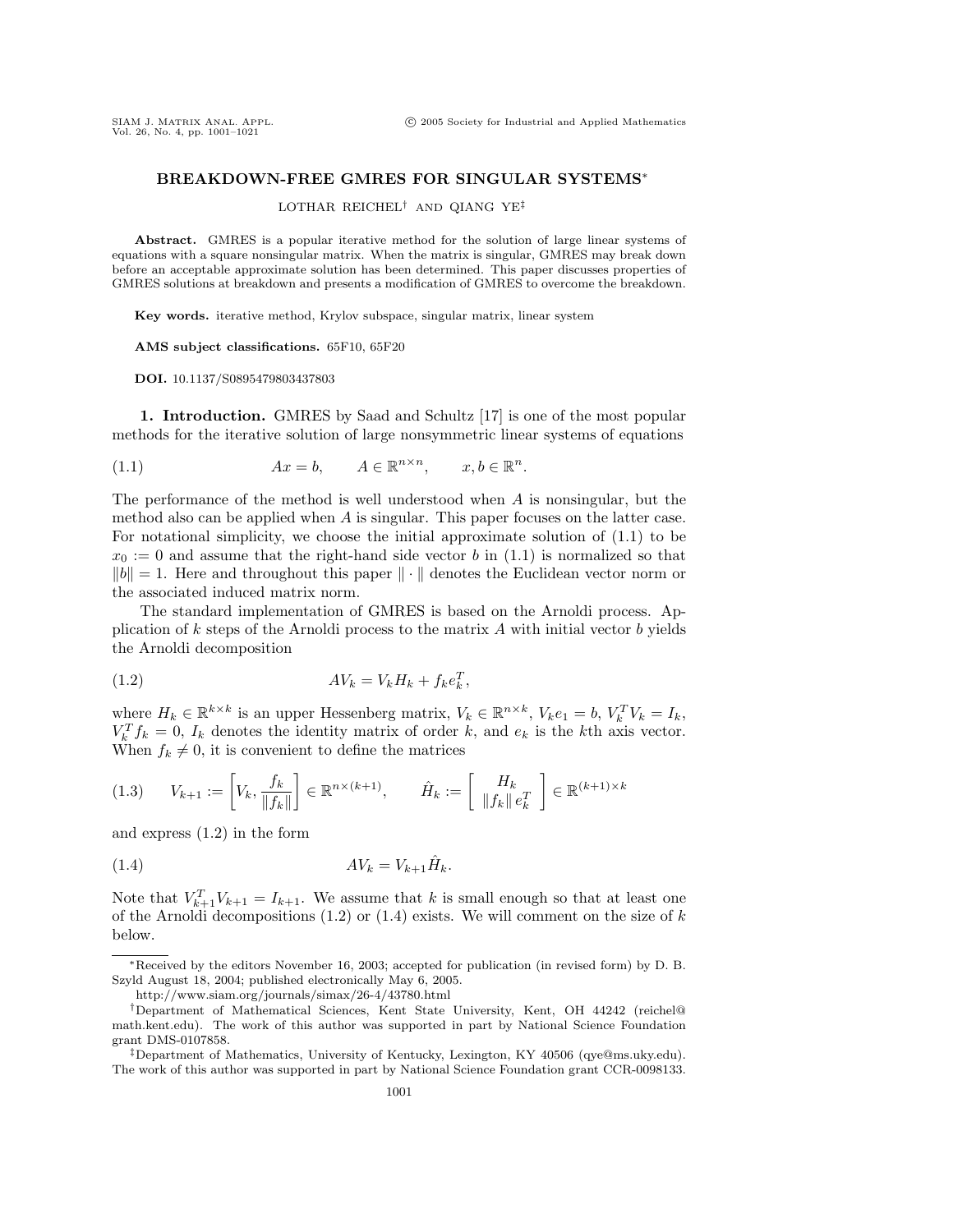It follows from  $(1.2)$  and the orthonormality of the columns of  $V_k$  that the latter form an orthonormal basis of the Krylov subspace

$$
\mathcal{K}_k(A,b) := \mathrm{span}\{b, Ab, \ldots, A^{k-1}b\}.
$$

We will write  $\mathcal{K}_k$  instead of  $\mathcal{K}_k(A, b)$  when there is no ambiguity.

The kth iterate,  $x_k$ , determined by GMRES satisfies

$$
||b - Ax_k|| = \min_{z \in \mathcal{K}_k} ||b - Az||, \qquad x_k \in \mathcal{K}_k.
$$

Assuming that  $f_k \neq 0$ , the iterate  $x_k$  is computed by first solving the minimization problem in the right-hand side of

(1.5) 
$$
\min_{z \in \mathcal{K}_k} \|b - Az\| = \min_{y \in \mathbb{R}^k} \|b - AV_ky\| = \min_{y \in \mathbb{R}^k} \|e_1 - \hat{H}_ky\|
$$

for  $y_k \in \mathbb{R}^k$ . Then  $x_k$  is given by

$$
(1.6) \t\t x_k := V_k y_k.
$$

Since the subdiagonal entries of  $\hat{H}_k$  are nonvanishing, the matrix  $\hat{H}_k$  is of full rank, and therefore  $y_k$  is uniquely determined. We refer to Saad [16] and Saad and Schultz [17] for implementation details.

We say that the Arnoldi process (1.2) breaks down at step k if  $f_k = 0$ . Then the minimization problem (1.5) can be expressed as

(1.7) 
$$
\min_{z \in \mathcal{K}_k} \|b - Az\| = \min_{y \in \mathbb{R}^k} \|b - AV_ky\| = \min_{y \in \mathbb{R}^k} \|e_1 - H_ky\|,
$$

and the solution  $y_k$  of the minimization problem in the right-hand side yields the solution  $x := V_k y_k$  of (1.1). In this case, it is easy to show that if A is nonsingular, then  $H_k$  is nonsingular and  $y_k$  is uniquely determined.

When the matrix  $A$  is singular, the Arnoldi process may break down at step  $k$ with the upper Hessenberg matrix  $H_k$  in the decomposition (1.2) being singular. Let  $y_k$  denote the least-squares solution of minimal Euclidean norm of the minimization problem on the right-hand side of (1.7). The vector  $x_k := V_k y_k$  is not guaranteed to solve the linear system of equations  $(1.1)$ . The investigations  $[4, 5, 8]$  shed light on the properties of  $x_k$ , specifically on the question of whether  $x_k$  is a least-squares solution of (1.1). Related results also can be found in the review [14]. Several Krylov subspace methods for nonsymmetric singular systems are described in [1, 10, 11, 12, 18]. The present paper focuses on GMRES. Singular systems, several generalized inverses, and their applications are discussed in [2, 9].

We say that GMRES breaks down at step  $k$  if the Arnoldi process breaks down at step k. In this paper, we first discuss various properties of GMRES at breakdown, such as whether a solution is contained in the Krylov subspace and hence found by GMRES, and if not, what subspace contains a solution. Both consistent and inconsistent systems are considered. We then introduce a generalization of the Arnoldi decomposition that can be used when the (standard) Arnoldi process breaks down. We refer to GMRES based on the generalized Arnoldi decomposition as *breakdown-free* GMRES or simply BFGMRES. We also describe a breakdown-free variant of range restricted GMRES, which we refer to as BFRRGMRES. The (standard) RRGMRES method was introduced in [5]. Our interest in RRGMRES stems from the fact that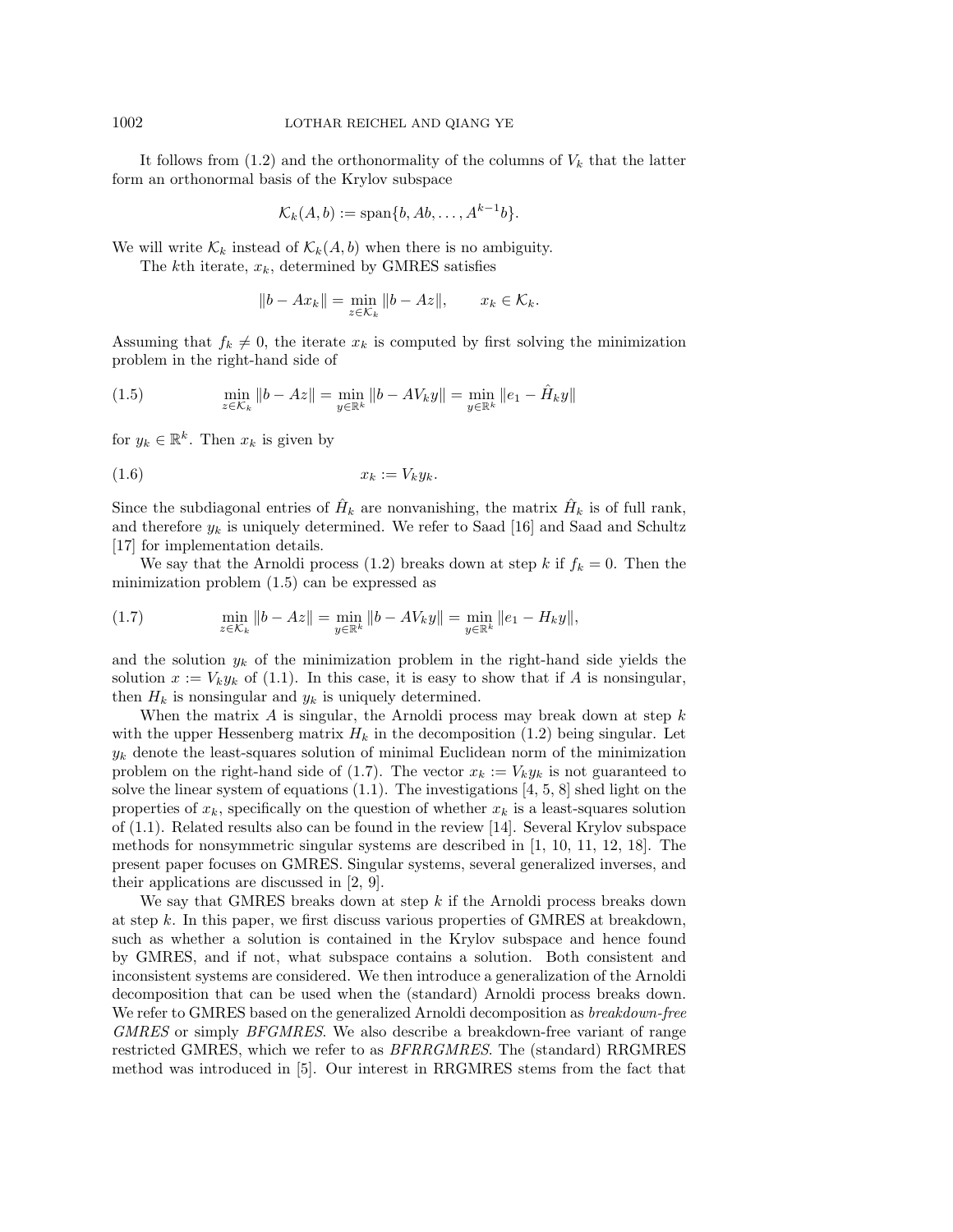the method can determine more accurate approximations of the desired solution of large-scale discrete ill-posed problems than GMRES can; see [6] for illustrations. We remark that our approach to overcome breakdown of the Arnoldi process is related to but quite different from the technique described in [19] for avoiding breakdown of the nonsymmetric Lanczos process.

This paper is organized as follows. Section 2 discusses properties of approximate solutions determined by GMRES at breakdown when applied to the solution of consistent and inconsistent linear systems of equations with a singular matrix. Section 3 presents an algorithm for BFGMRES and discusses the minor modification required to obtain an algorithm for BFRRGMRES. Some properties of (BF)RRGMRES are also discussed. A few numerical examples are presented in section 4.

We remark that linear systems of equations with a numerically singular matrix arise, for instance, in the context of ill-posed problems (see  $[6, 7]$ ) and when computing the steady state distribution of finite Markov chains; see, e.g., [15]. Furthermore, overdetermined systems of equations with n rows and m columns, where  $n>m$ , can be brought into the form (1.1) by appending  $n - m$  zero columns to the matrix. The matrix A so obtained is singular, and the linear system of equations can be solved by BFGMRES or BFRRGMRES. A comparison of this approach with application of the conjugate gradient method to the normal equations is presented in section 4. Underdetermined linear systems of equations can also be solved by BFGMRES or BFRRGMRES by first appending an appropriate number of zero rows to the matrix.

**2. Breakdown of GMRES.** We first discuss breakdown of the (standard) Arnoldi process in some detail and introduce the notions of benign and hard breakdowns. There is a positive integer  $N$ , such that

$$
\dim(\mathcal{K}_k) = \begin{cases} k, & 1 \le k \le N, \\ N, & k \ge N+1. \end{cases}
$$

This easily can be seen by using the Jordan form of A. Clearly,  $N \leq n$ .

- For  $k \leq N$ , the Arnoldi decomposition (1.2) exists. We distinguish two cases:
	- 1. If  $Av_k \notin \mathcal{K}_k$ , then  $f_k \neq 0$  in (1.2). It follows that the decomposition (1.4) exists, and the columns of the matrix  $V_{k+1}$  form an orthonormal basis of  $\mathcal{K}_{k+1}$ , the matrix  $\hat{H}_k$  is of full rank, and the minimization problem in the right-hand side of (1.5) has a unique solution  $y_k$ , which by (1.6) determines  $x_k$ , the kth iterate generated by GMRES. It follows from dim  $(\mathcal{K}_{k+1}) = k+1$ that  $Ax_k \neq b$ .
	- 2. If  $Av_k \in \mathcal{K}_k$ , then  $f_k = 0$  in the Arnoldi decomposition (1.2). We have  $\dim(K_{k+1}) = k$ , and therefore  $k = N$ . The Arnoldi process and GMRES break down. Again, we distinguish two cases:
		- (a) If dim  $(A\mathcal{K}_N) = N$ , then rank $(H_N) = N$ , and the Nth iterate,  $x_N$ , generated by GMRES is determined by first solving the minimization problem in the right-hand side of (1.7), with k replaced by N, for  $y_N$ , and then computing  $x_N$  from (1.6) with k replaced by N. Since

$$
\text{span}\{b\} + A\mathcal{K}_N = \mathcal{K}_{N+1}, \qquad \dim\left(\mathcal{K}_{N+1}\right) = N,
$$

we have that  $b \in A\mathcal{K}_N$ . Thus,  $Ax_N = b$ . Therefore, this is referred to as a benign breakdown; the solution has been found when the breakdown occurs, just like when the matrix A is nonsingular.

(b) If dim  $(A\mathcal{K}_N) < N$ , then rank $(H_N) < N$ . Let  $y_N$  be the solution of minimal norm of the least-squares problem in the right-hand side of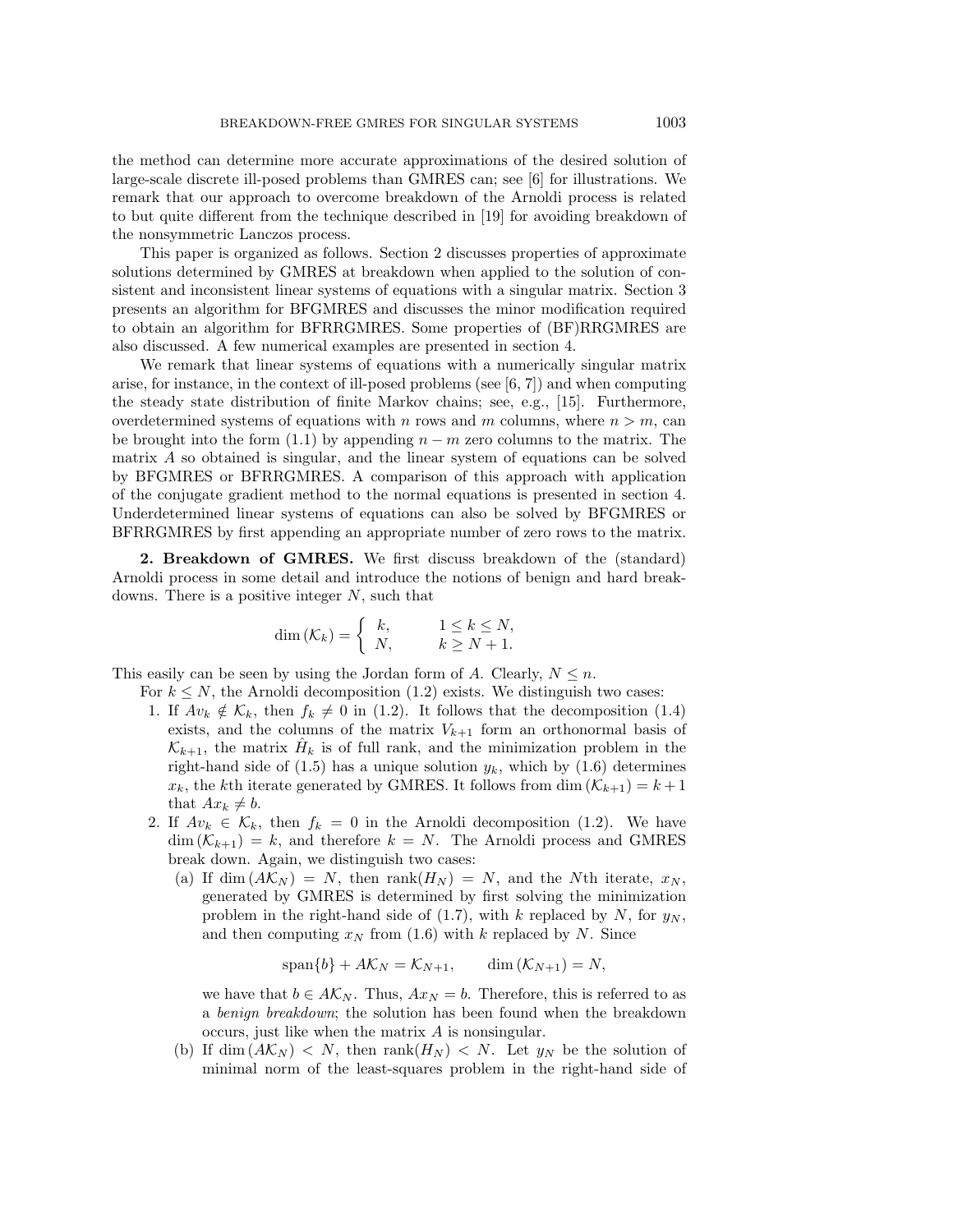$(1.7)$ , and determine the iterate  $x_N$  by  $(1.6)$  with k replaced by N. Note that  $Ax_N \neq b$  because  $b \notin A\mathcal{K}_N$ . We refer to this as a hard breakdown.

We remark that our classification of breakdowns is slightly different from that of Brown and Walker [4].

Next, we characterize the approximate solutions of (1.1) that can be determined by GMRES when a hard breakdown occurs. Throughout this paper  $\mathcal{N}(M)$  denotes the null space and  $\mathcal{R}(M)$  denotes the range of the matrix M. We consider consistent and inconsistent systems separately.

**2.1. Consistent systems.** Ipsen and Meyer [14] showed that Krylov subspace iterative methods, such as GMRES, are able to determine a solution of the linear system of equations (1.1) if and only if  $b \in \mathcal{R}(A^D)$ , where  $A^D$  denotes the Drazin inverse of A; see (2.10) below for a definition. The following theorem complements this result; it discusses the form of the solution when the right-hand side b is a general vector in  $\mathcal{R}(A)$ .

THEOREM 2.1. Let the matrix A be singular and assume that the linear system of equations (1.1) is consistent. Apply GMRES with initial approximate solution  $x_0 := 0$ to the solution of (1.1) and assume that a hard breakdown occurs at step N. If  $A^N b \neq$ 0, then any solution x of  $(1.1)$  can be expressed as

$$
(2.1) \t\t x = \hat{x} + u,
$$

where  $\hat{x} \in \mathcal{K}_{N-1}$  and  $u \in \mathcal{N}(A^{\ell}) \setminus \{0\}$  for some integer  $\ell$  with  $2 \leq \ell \leq N$ . If instead  $A^N b = 0$ , then any solution of (1.1) belongs to  $\mathcal{N}(A^{N+1})$ .

*Proof.* We first consider the case when  $A^N b \neq 0$ . Since dim  $(\mathcal{K}_N) = N$  and  $\dim (A\mathcal{K}_N) < N$ , the vector  $A^Nb$  is a linear combination of the vectors  $\{A^jb\}_{j=1}^{N-1}$ . Let  $\ell$  be the largest integer with  $2 \leq \ell \leq N$ , such that

(2.2) 
$$
\alpha_{\ell-1}A^{\ell-1}b + \alpha_{\ell}A^{\ell}b + \dots + \alpha_{N-1}A^{N-1}b + A^{N}b = 0
$$

for some coefficients  $\alpha_{\ell-1}, \alpha_{\ell}, \ldots, \alpha_{N-1}$ . Clearly,  $\alpha_{\ell-1} \neq 0$ .

Let x be a solution of  $(1.1)$ . Then  $(2.2)$  yields

$$
A^{\ell}x + \frac{\alpha_{\ell}}{\alpha_{\ell-1}}A^{\ell}b + \dots + \frac{\alpha_{N-1}}{\alpha_{\ell-1}}A^{N-1}b + \frac{1}{\alpha_{\ell-1}}A^{N}b = 0
$$

or, equivalently,

(2.3) 
$$
A^{\ell}\left(x + \frac{\alpha_{\ell}}{\alpha_{\ell-1}}b + \dots + \frac{\alpha_{N-1}}{\alpha_{\ell-1}}A^{N-\ell-1}b + \frac{1}{\alpha_{\ell-1}}A^{N-\ell}b\right) = 0.
$$

Let

$$
\hat{x} := -\frac{\alpha_{\ell}}{\alpha_{\ell-1}}b - \dots - \frac{\alpha_{N-1}}{\alpha_{\ell-1}}A^{N-\ell-1}b - \frac{1}{\alpha_{\ell-1}}A^{N-\ell}b, \qquad u := x - \hat{x}.
$$

Clearly,  $\hat{x} \in \mathcal{K}_{N-\ell+1} \subset \mathcal{K}_{N-1}$ , and it follows from  $(2.3)$  that  $u \in \mathcal{N}(A^{\ell})$ . Since  $A\hat{x} \neq b$ , we have  $u \neq 0$ .

We turn to the case when  $A^N b = 0$ . With  $b = Ax$ , we have  $A^{N+1}x = 0$ , which shows that  $x \in \mathcal{N}(A^{N+1})$ .  $\Box$ 

The matrix  $\vec{A}$  is said to have index  $p$  if its largest Jordan block associated with the eigenvalue zero is of order p. It follows that if A has index p, then  $\mathcal{N}(A^j) = \mathcal{N}(A^p)$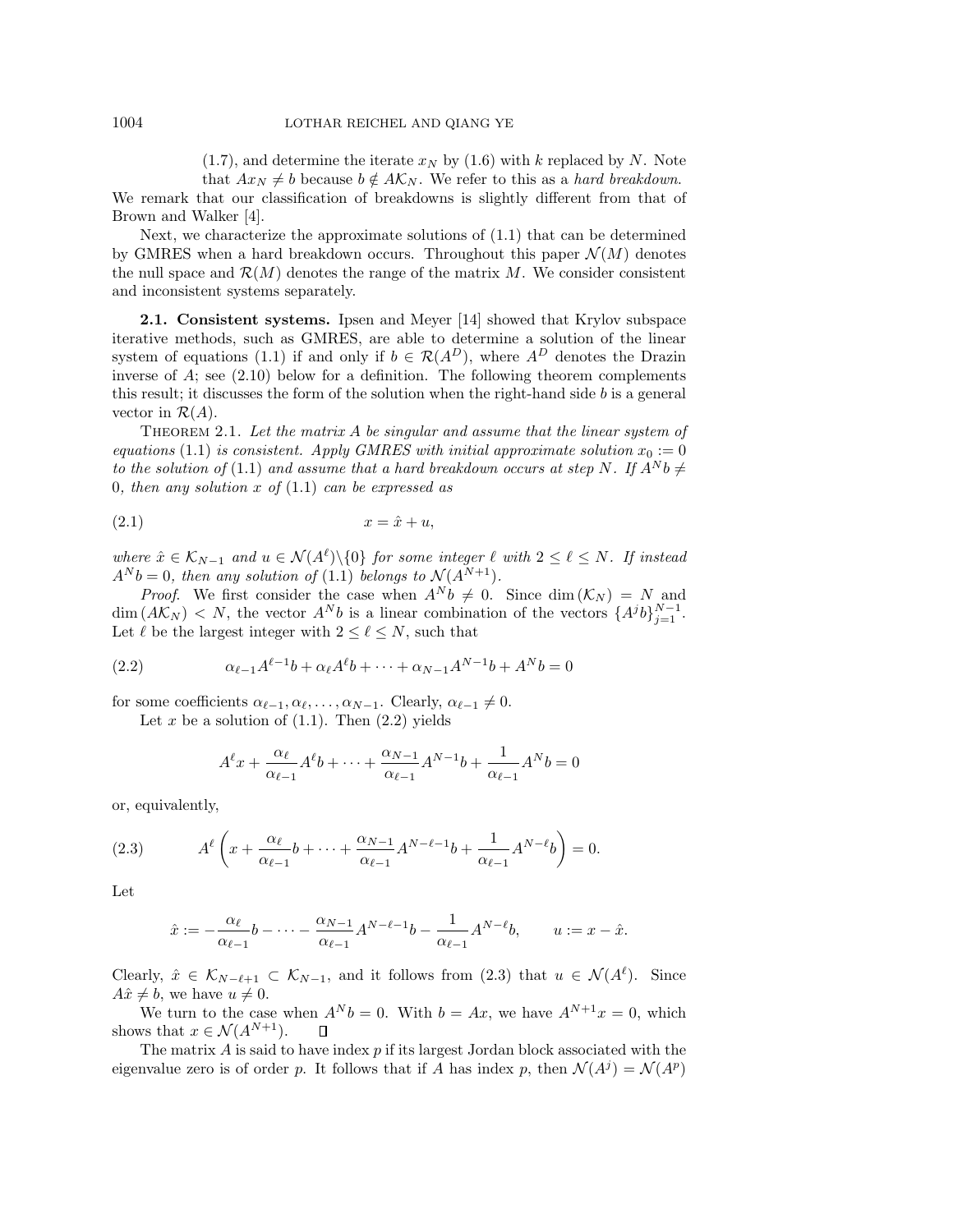for all integers  $j \geq p$ . Then by Theorem 2.1 any solution x belongs to a subspace extended from the Krylov subspace, i.e.,

(2.4) 
$$
x \in \mathcal{K}_{N-1} + \mathcal{N}(A^p).
$$

We note that only the Krylov subspace  $\mathcal{K}_{N-1}$  is needed. This is different from the situation of benign breakdown, where the solution of (1.1) belongs to  $\mathcal{K}_N$ . This fact will be used in our extension of GMRES described in section 3.

Brown and Walker [4, Theorem 2.6] show that if the linear system of equations (1.1) is consistent and

$$
(2.5) \t\t \mathcal{N}(A) \cap \mathcal{R}(A) = \{0\},
$$

then GMRES applied to (1.1) with initial approximate solution  $x_0 := 0$  determines a solution. This result is a corollary to the theorem above. Note that condition (2.5) is equivalent to A having index one.

COROLLARY 2.2. Let  $A$  be a singular matrix of index one, and assume that the linear system of equations (1.1) is consistent. Then hard breakdown cannot occur.

Proof. We use the notation of Theorem 2.1 and its proof. Assume that a hard breakdown occurs at step N of GMRES. First consider the situation when  $A^N b \neq 0$ . Theorem 2.1 shows that  $\hat{x} = x - u$  with  $u \in \mathcal{N}(A^{\ell}) = \mathcal{N}(A)$ . Therefore,  $A\hat{x} =$  $Ax - Au = b$ , which is a contradiction.

We turn to the case when  $A^N b = 0$  and  $b \neq 0$ . Then  $x \in \mathcal{N}(A^{N+1}) = \mathcal{N}(A)$ . Hence,  $Ax = 0$ , which is a contradiction.  $\Box$ 

We consider an application of Corollary 2.2.

Example 2.1. Let  $\tilde{A} \in \mathbb{R}^{n \times \ell}$ , with  $\ell < n$ , and assume that the leading  $\ell \times \ell$  principal submatrix of A is nonsingular. Let  $b \in \mathcal{R}(A)$ . We are interested in computing the solution of the consistent linear system of equations

$$
\tilde{A}\tilde{x} = b.
$$

Assume that a function for the evaluation of matrix-vector products with the matrix  $\overline{A}$  is available, but that the entries of the matrix are not explicitly known. It then may be attractive to solve (2.6) by an iterative method. The standard iterative method for this task is the conjugate gradient method applied to the normal equations associated with  $(2.6)$ , using the CGLS or LSQR algorithms; see, e.g., [3]. These algorithms require the evaluation of matrix-vector products with both the matrices  $\hat{A}$  and  $\hat{A}^T$ . If only a function for the evaluation of matrix-vector products with  $\tilde{A}$  is available, but not with  $\tilde{A}^T$ , then we may consider using GMRES, which does not require  $\tilde{A}^T$ . We note that the cost per iteration for GMRES increases rapidly with the iteration and restarts are needed in practical implementations. The fact that the matrix  $A$  is not square can be overcome by padding  $\tilde{A}$  with  $n - \ell$  trailing zero columns. This yields an  $n \times n$  matrix, which we denote by A, and we obtain a linear system of equations of the form (1.1). GMRES then is applied to compute an approximate solution of this system. Note that zero is an eigenvalue of A of algebraic multiplicity  $n - \ell$ ; this can be seen from the Schur form. Moreover, the axis vectors  $e_{\ell+1}, e_{\ell+2}, \ldots, e_n$  are in  $\mathcal{N}(A)$ . It follows that A has index one, and by Corollary 2.2, GMRES cannot suffer from a hard breakdown.

Let  $x_k \in \mathbb{R}^n$  denote the *k*<sup>th</sup> iterate determined by GMRES. The first  $\ell$  entries of  $x_k$  yield an approximate solution of  $(2.6)$ . The zero columns of A, of course, do not have to be stored.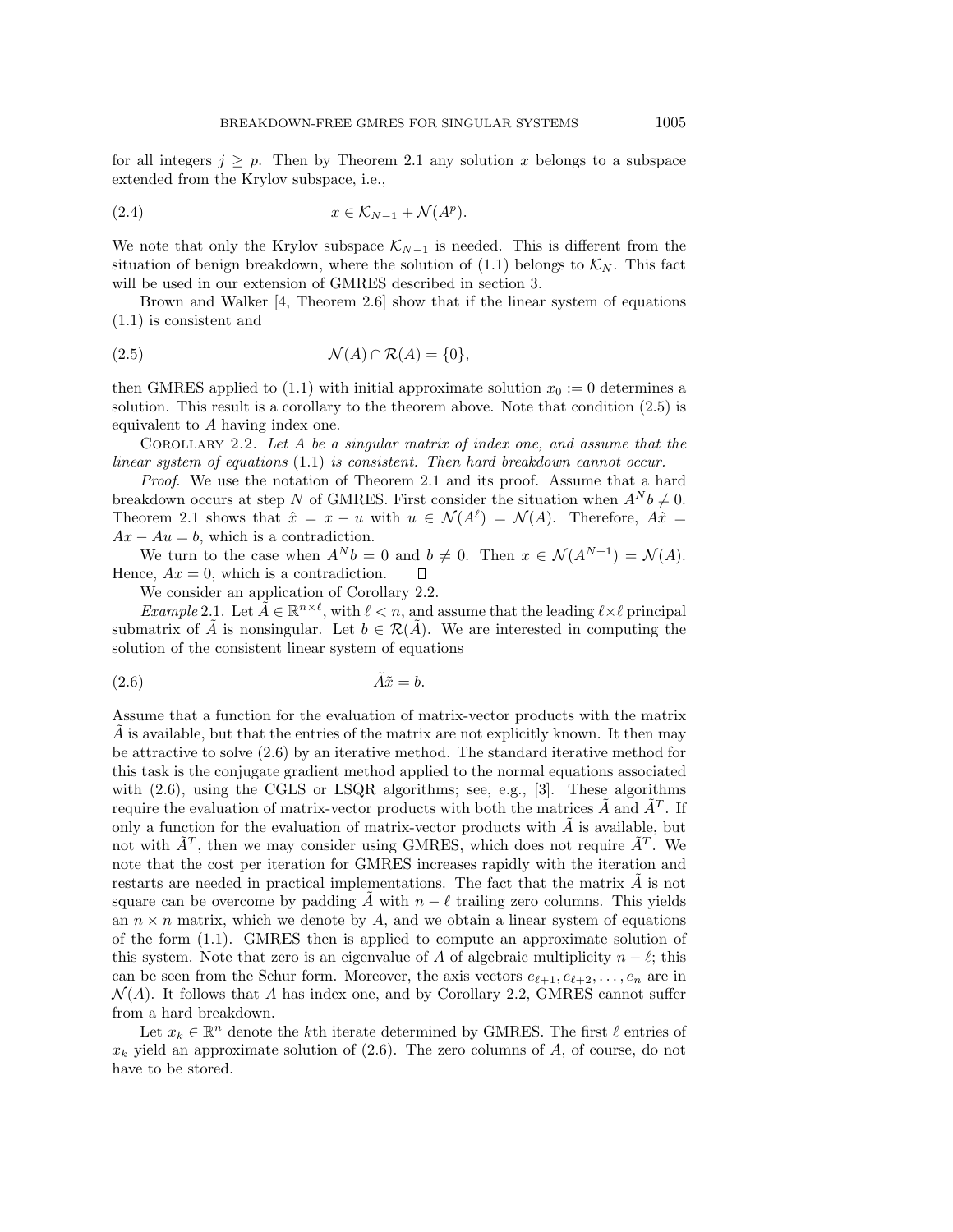We remark that the requirement that  $\tilde{A}$  have a nonsingular  $\ell \times \ell$  leading principal submatrix secures that the matrix is of full rank. Conversely, if  $A$  is of full rank, then there is a row-permutation such that the leading principal  $\ell \times \ell$  submatrix is nonsingular. We also observe that different row permutations could lead to a very different performance of GMRES, because the spectrum of A may change as the rows are interchanged. A comparison of the convergence behavior of CGLS and GMRES when applied to the solution of linear systems of equations of the form (2.6) is presented in section 4.

We also consider the special case when a breakdown occurs when the dimension of the Krylov subspace  $N$  is equal to the rank of  $A$ . This should be compared with Theorem 2.7 below where interestingly a much stronger result exists for inconsistent systems.

THEOREM 2.3. Let the matrix  $A \in \mathbb{R}^{n \times n}$  be of rank  $N < n$  and assume that the linear system of equations  $(1.1)$  is consistent. Apply GMRES with initial approximate solution  $x_0 := 0$  to the solution of (1.1). Assume that GMRES breaks down at step N. If dim  $(A\mathcal{K}_N) = N$ , then GMRES determines a solution of (1.1) at breakdown. If, instead, dim  $(A\mathcal{K}_N) < N$ , then (1.1) has a solution in  $\mathcal{K}_N + \mathcal{R}(A^T)$ .

*Proof.* The Arnoldi process breaks down at step  $N$  and yields the decomposition

$$
(2.7) \t\t AV_N = V_N H_N, \t V_N e_1 = b.
$$

If dim  $(A\mathcal{K}_N) = N$ , then the breakdown is benign and GMRES determines a solution of (1.1).

We turn to the case when dim  $(A\mathcal{K}_N) < N$ . Then the upper Hessenberg matrix  $H_N$  in the decomposition (2.7) is singular. Since  $H_N$  has positive subdiagonal entries,  $rank(H_N) = N - 1$ . Let  $u \in \mathcal{N}(H_N^T)$  be of unit length and introduce  $v := A^{\dagger}V_N u$ , where  $A^{\dagger}$  denotes the Moore–Penrose pseudoinverse of A. Note that  $v \in \mathcal{R}(A^T)$ . Since  $b \in \mathcal{R}(A)$ , we have that  $\mathcal{R}(V_N) \subset \mathcal{R}(A)$ . Therefore,  $Av = V_N u$  and it follows that  $V_N^T Av = u$ . We seek a solution of (1.1) of the form

$$
x = V_N y + v\eta, \qquad y \in \mathbb{R}^N, \qquad \eta \in \mathbb{R}.
$$

Substituting this expression into (1.1) yields the equation  $A V_N y + A v \eta = b$ , which, using (2.7), can be seen to be equivalent to

(2.8) 
$$
[H_N, u] \begin{bmatrix} y \\ \eta \end{bmatrix} = e_1.
$$

Since the matrix  $[H_N, u] \in \mathbb{R}^{N \times (N+1)}$  is of full rank, (2.8) has a solution  $\{\hat{y}, \hat{\eta}\}\$ , which gives the solution  $\hat{x} := V_N \hat{y} + v \hat{\eta}$  of (1.1).  $\Box$ 

In the second case of the theorem, i.e., when dim  $(A\mathcal{K}_N) < N$ , a solution of (1.1) can be determined by a modification of GMRES that minimizes the residual error over  $\mathcal{K}_N + \mathcal{R}(A^T)$ .

**2.2. Inconsistent systems.** First, we note that, for inconsistent systems,  $H_N$ in the Arnoldi decomposition determined at breakdown must be singular, because otherwise a solution to (1.1) would be obtained. Therefore, only hard breakdown can occur. We consider the computation of a least-squares solution of (1.1) and formulate our results in terms of the Drazin inverse of A. Let A have the representation

(2.9) 
$$
A = C \begin{bmatrix} J_0 & 0 \\ 0 & J_1 \end{bmatrix} C^{-1},
$$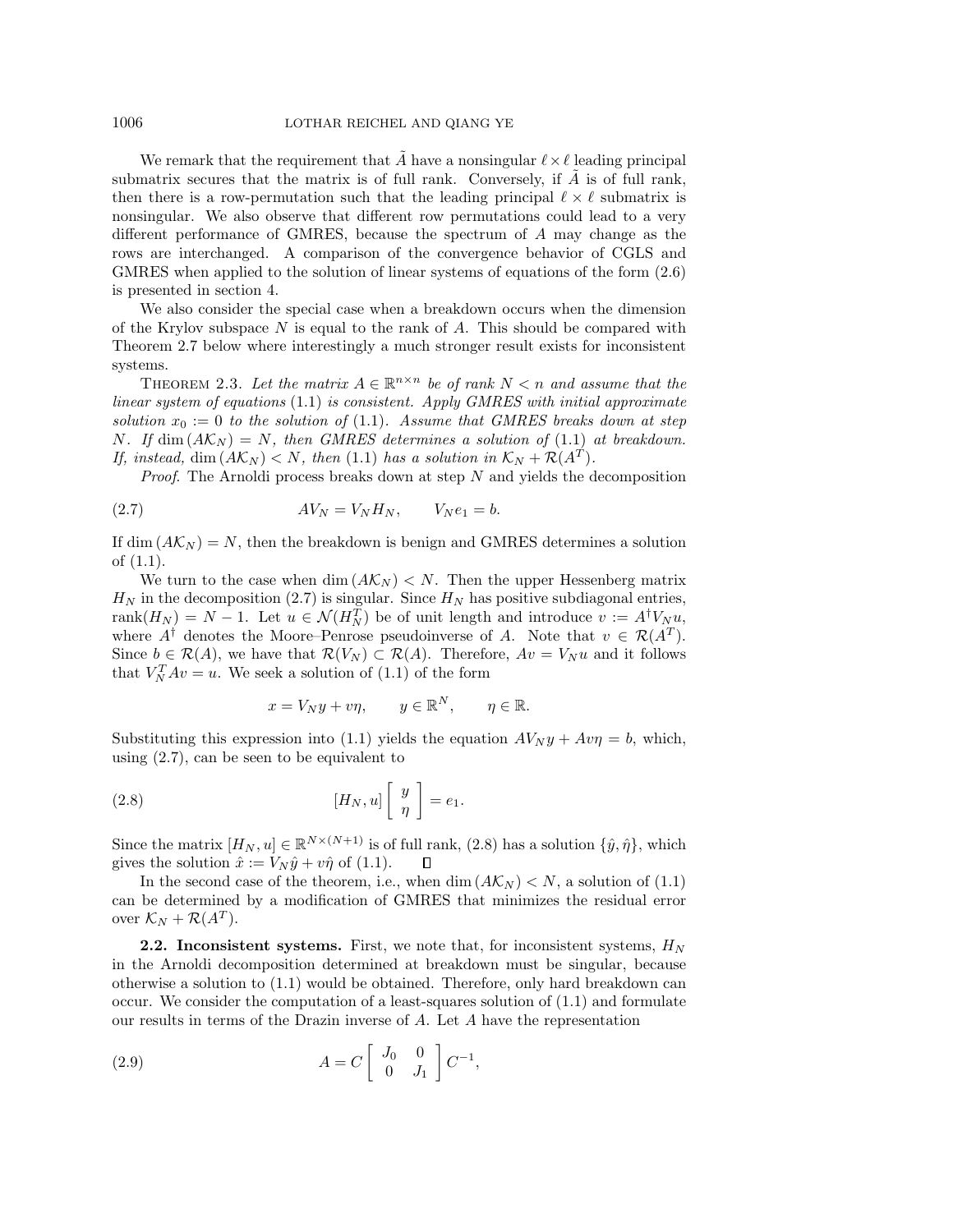where the matrix  $C \in \mathbb{C}^{n \times n}$  is invertible, the matrix  $J_0$  consists of all Jordan blocks associated with the eigenvalue zero, and the matrix  $J_1$  consists of all Jordan blocks associated with nonvanishing eigenvalues. The Drazin inverse of A is given by

(2.10) 
$$
A^{D} := C \begin{bmatrix} 0 & 0 \\ 0 & J_{1}^{-1} \end{bmatrix} C^{-1}.
$$

See [9, Chapter 7] for properties of this generalized inverse. We note that if A has index  $p$ , then

$$
\mathcal{N}(A^p) = \mathcal{N}(A^D).
$$

THEOREM 2.4. Let the singular matrix  $A$  have index  $p$ . Assume that a hard breakdown occurs at step N when GMRES is applied to  $(1.1)$  with initial approximate solution  $x_0 := 0$ , and that  $A^N b \neq 0$ . Then any least-squares solution x of (1.1) can be written in the form

$$
(2.11) \t\t x = \hat{x} + u - A^D r,
$$

where  $\hat{x} \in \mathcal{K}_{N-1}$ ,  $u \in \mathcal{N}(A^D) = \mathcal{N}(A^p)$ , and  $r := b - Ax \in \mathcal{N}(A^T)$  is the residual vector associated with x.

*Proof.* Similarly as in the proof of Theorem 2.1, let  $\ell$  be the largest integer with  $2 \leq \ell \leq N$ , such that  $(2.2)$  holds. It follows that

$$
A^{\ell-1}\left(b+\frac{\alpha_{\ell}}{\alpha_{\ell-1}}Ab+\cdots+\frac{\alpha_{N-1}}{\alpha_{\ell-1}}A^{N-\ell}b+\frac{1}{\alpha_{\ell-1}}A^{N-\ell+1}b\right)=0.
$$

Since  $\mathcal{N}(A^{\ell-1}) \subset \mathcal{N}(A^p)$ , we also have

(2.12) 
$$
A^{p} \left( b + \frac{\alpha_{\ell}}{\alpha_{\ell-1}} Ab + \dots + \frac{\alpha_{N-1}}{\alpha_{\ell-1}} A^{N-\ell} b + \frac{1}{\alpha_{\ell-1}} A^{N-\ell+1} b \right) = 0.
$$

Let  $x$  be a least-squares solution of  $(1.1)$  and introduce the associated residual vector  $r := b - Ax$ . Substituting  $b = r + Ax$  into (2.12) yields

$$
A^{p}\left(Ax+\frac{\alpha_{\ell}}{\alpha_{\ell-1}}Ab+\cdots+\frac{\alpha_{N-1}}{\alpha_{\ell-1}}A^{N-\ell}b+\frac{1}{\alpha_{\ell-1}}A^{N-\ell+1}b\right)=-A^{p}r,
$$

and, therefore,

$$
(2.13) \t A^{p+1} \left( x + \frac{\alpha_{\ell}}{\alpha_{\ell-1}} b + \dots + \frac{\alpha_{N-1}}{\alpha_{\ell-1}} A^{N-\ell-1} b + \frac{1}{\alpha_{\ell-1}} A^{N-\ell} b \right) = -A^p r.
$$

Let

$$
\hat{x} := -\frac{\alpha_{\ell}}{\alpha_{\ell-1}}b - \dots - \frac{\alpha_{N-1}}{\alpha_{\ell-1}}A^{N-\ell-1}b - \frac{1}{\alpha_{\ell-1}}A^{N-\ell}b, \qquad w := x - \hat{x}.
$$

Then  $\hat{x} \in \mathcal{K}_{N-\ell+1} \subset \mathcal{K}_{N-1}$  and

(2.14) 
$$
A^{p+1}w = -A^p r.
$$

The linear system of equations (2.14) is consistent, and any solution can be expressed as  $w = -A^D r + u$ , where  $A^D$  denotes the Drazin inverse of A and  $u \in \mathcal{N}(A^p)$ . We remark that  $\mathcal{R}(A^D) + \mathcal{N}(A^D)$  makes up all of the *n*-space.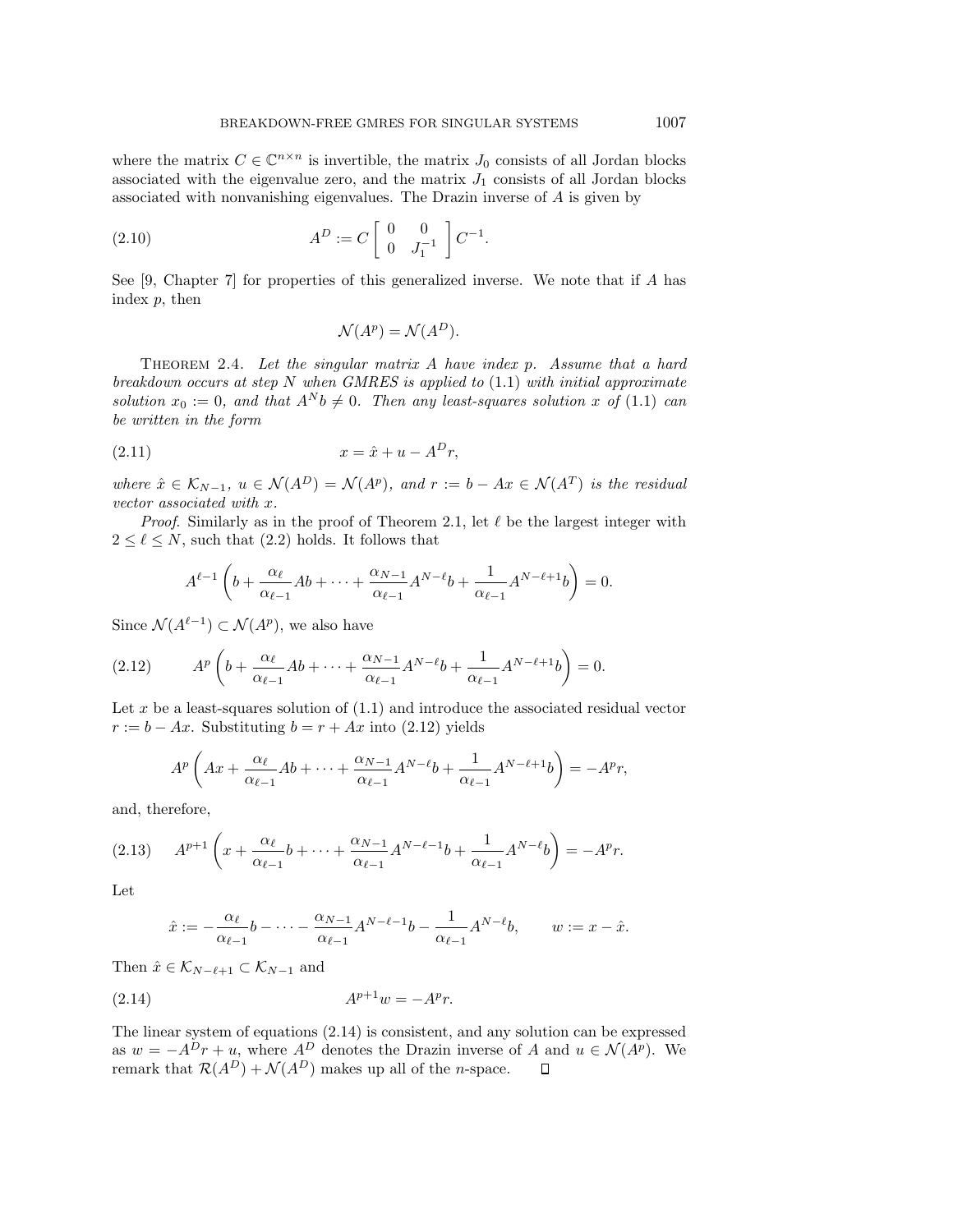The following corollary considers the situation when, in addition to the conditions of Theorem 2.4,

$$
(2.15)\quad \mathcal{N}(A^T) \subset \mathcal{N}(A^D).
$$

In this case, the following result, which is similar to our result for the consistent case, holds.

COROLLARY 2.5. Let the singular matrix  $A$  have index  $p$  and assume that a hard breakdown occurs at step N when GMRES is applied to  $(1.1)$  with initial approximate solution  $x_0 := 0$ . Let x be a least-squares solution of (1.1) and assume that (2.15) holds. If  $A^N b \neq 0$ , then x can be written in the form

$$
(2.16) \t\t x = \hat{x} + u,
$$

where  $\hat{x} \in \mathcal{K}_{N-1}$  and  $u \in \mathcal{N}(A^D) = \mathcal{N}(A^p)$ . If, instead,  $A^N b = 0$ , then  $x \in \mathcal{N}(A^D)$ .

*Proof.* First assume that  $A^N b \neq 0$ . Let  $r := b - Ax$  denote the residual vector associated with the least-squares solution x of (1.1). Then  $r \in \mathcal{N}(A^T)$  and (2.15) yields  $A^Dr = 0$ . Equation (2.16) now follows from (2.11).

If  $A^N b = 0$ , then  $A^p b = 0$ . Therefore,

$$
0 = Apb = Ap(r + Ax) = Apr + Ap+1x = Ap+1x,
$$

and  $x \in \mathcal{N}(A^D)$  follows from  $\mathcal{N}(A^{p+1}) = \mathcal{N}(A^D)$ .  $\Box$ Let

$$
(2.17)\quad A = QSQ^*
$$

be a Schur decomposition; i.e.,  $S \in \mathbb{C}^{n \times n}$  is upper triangular,  $Q \in \mathbb{C}^{n \times n}$  is unitary, and the superscript ∗ denotes transposition and complex conjugation. Order the eigenvalues and partition

(2.18) 
$$
S = \begin{bmatrix} S_{11} & S_{12} \\ 0 & S_{22} \end{bmatrix}
$$

so that all diagonal entries of  $S_{11}$  are zero and the diagonal entries of  $S_{22}$  are nonvanishing. Using  $\mathcal{N}(A^p) = \mathcal{N}(A^n)$  and  $S_{11}^n = 0$ , we can show that  $S_{11}$  J<sub>1</sub> in  $S_{11}^p = 0$ .  $\mathcal{N}(A^T) \subset \mathcal{N}(A^p)$  is equivalent to  $\mathcal{N}(S_{11}^T) \subset \mathcal{N}(S_{12}^T)$ .

The following result by Brown and Walker [4, Theorem 2.4] can be shown in a similar manner as Theorem 2.4 above. We include a proof for completeness.

COROLLARY 2.6. Let A be a singular matrix, such that  $\mathcal{N}(A) = \mathcal{N}(A^T)$ . Apply GMRES to (1.1) with initial approximate solution  $x_0 := 0$ . Then GMRES determines a least-squares solution at breakdown.

*Proof.* Using the Schur decomposition  $(2.17)$  of A and the partitioning  $(2.18)$ , it can be shown that the condition  $\mathcal{N}(A^T) = \mathcal{N}(A)$  implies that  $S_{11} = 0$  and  $S_{12} = 0$ . Hence, A has index  $p = 1$ . Thus, (2.15) holds, and therefore the conditions of Corollary 2.5 are satisfied. Assume that GMRES breaks down at step N. If  $A^N b \neq 0$ , then Corollary 2.5 shows that a least-squares solution x can be expressed as  $x = \hat{x}+u$ , where  $\hat{x} \in \mathcal{K}_{N-1}$  and  $u \in \mathcal{N}(A^p) = \mathcal{N}(A)$ . It follows that  $b - A\hat{x} = b - Ax$  and, therefore,  $\hat{x}$ is a least-squares solution of (1.1). Since GMRES minimizes the Euclidean norm of the residual error over  $\mathcal{K}_N$ , GMRES will determine a least-squares solution.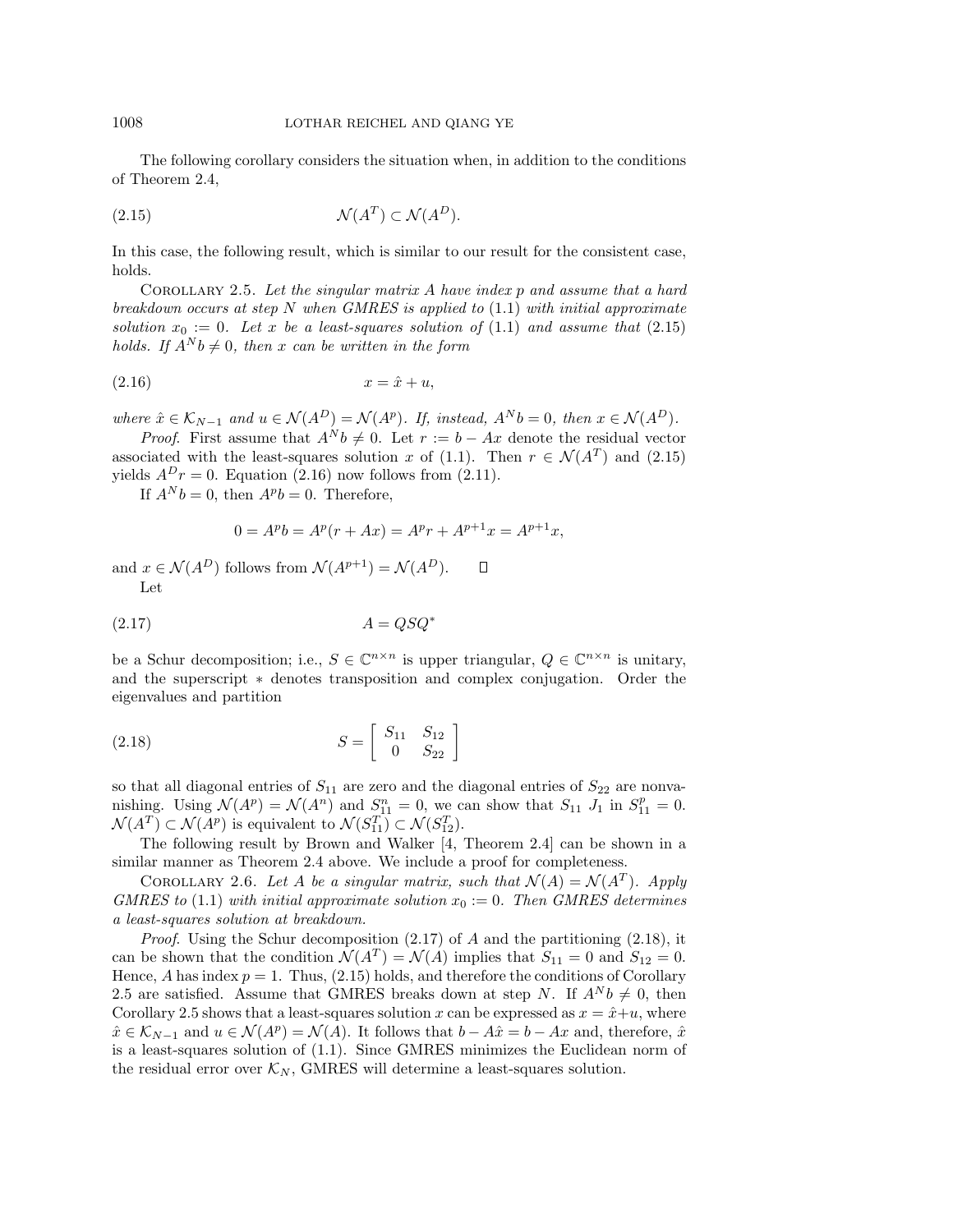If, instead,  $A^N b = 0$ , then  $Ab = 0$ , and therefore  $A^T b = 0$ . Hence,  $x = 0$  is a least-squares solution and so is any multiple of b. GMRES breaks down at step one and yields the least-squares problem

$$
\min_{y \in \mathbb{R}} |H_1 y - 1|
$$

with  $H_1 = 0$ , where we have used that  $||b|| = 1$ . The minimal-norm least-squares solution  $y := 0$  gives the least-squares solution  $x := 0$  of (1.1). A least-squares solution  $y \neq 0$  of (2.19) yields the least-squares solution  $x := yb$  of (1.1).

Corollary 2.6 holds for any right-hand side vector  $b$  in  $(1.1)$  but requires that  $\mathcal{N}(A) = \mathcal{N}(A^T)$ . We remark that GMRES often can find a least-squares solution even when this condition does not hold (see Example 4.1 below). The following result, first stated in [5, Theorem 2.2], explains this observed behavior. It deals with the most typical situation of breakdown, i.e., a breakdown at step rank $(A) + 1$ , which is the upper bound of the dimension of the Krylov subspace as  $\mathcal{K}_{k+1} = \text{span}{b} + A\mathcal{K}_k$ and  $b \notin \mathcal{R}(A)$ .

THEOREM 2.7. Let the matrix  $A \in \mathbb{R}^{n \times n}$  be of rank  $N < n$  and apply GMRES with initial approximate solution  $x_0 := 0$  to the solution of (1.1). If GMRES breaks down at step  $N + 1$ , then GMRES determines a least-squares solution.

Proof. An index is incorrect in the proof in [5]; the index is not consistent with the definition of breakdown in [5], which is different from the definition in the present paper. We therefore provide a proof here.

The Arnoldi process generates an orthonormal basis of the Krylov subspace  $\mathcal{K}_{N+1} = \text{span}{b} + A\mathcal{K}_N$  before breakdown. It follows that dim  $(A\mathcal{K}_N) = N$ . Suppose that GMRES does not determine a least-squares solution of (1.1); i.e., there is no  $x \in \mathcal{K}_{N+1}$  that satisfies the normal equations  $A^T A x = A^T b$ . In other words,

$$
(2.20) \t\t A^T b \notin A^T A \mathcal{K}_{N+1}.
$$

By Lemma 2.1 in [5], or by [4, pp. 40–41],  $\dim(A^T A \mathcal{K}_{N+1}) = \dim(A \mathcal{K}_{N+1})$ , and since dim  $(A\mathcal{K}_{N+1}) \ge \dim (A\mathcal{K}_N) = N$ , we obtain that dim  $(A^T A\mathcal{K}_{N+1}) \ge N$ . It now follows from (2.20) that  $A^{T} \mathcal{K}_{N+2} = \text{span}\{A^{T}b\} + A^{T}A \mathcal{K}_{N+1}$  is of dimension at least  $N+1$ . However, rank $(A^T)$  = rank $(A)$  = N. Therefore, dim  $(A^T \mathcal{K}_{N+2}) \leq N$ . This contradiction shows that  $K_{N+1}$  does contain a least-squares solution of the normal equation. Hence, GMRES determines a least-squares solution.  $\Box$ 

The conditions of Theorem 2.7 hold if  $p(A)b \neq 0$  for any polynomial p of degree less than or equal to  $N$ . This is the case, for example, when  $A$  has distinct nonzero eigenvalues, at most one zero eigenvalue with a nontrivial Jordan block, and each eigenvector and its associated Jordan chain have a nonzero component in b. We also note that the conditions can be satisfied only if the linear system (1.1) is inconsistent, because otherwise  $\mathcal{R}(V_{N+1}) \subset \mathcal{R}(A)$ . But this inclusion cannot hold since  $\dim (\mathcal{R}(A)) = N$ .

Example 2.2. Let A be a matrix of the same kind as in Example 2.1, and assume that  $b \in \mathbb{R}^n$  is not in  $\mathcal{R}(A)$ . We are interested in computing the solution of the least-squares problem

(2.21) 
$$
\min_{\tilde{x}\in\mathbb{R}^{\ell}}\|\tilde{A}\tilde{x}-b\|.
$$

Similarly as in Example 2.1, we define the matrix  $A \in \mathbb{R}^{n \times n}$  by padding  $\tilde{A}$  with  $n - \ell$ trailing zero columns. We obtain a linear system of equations of the form (1.1). If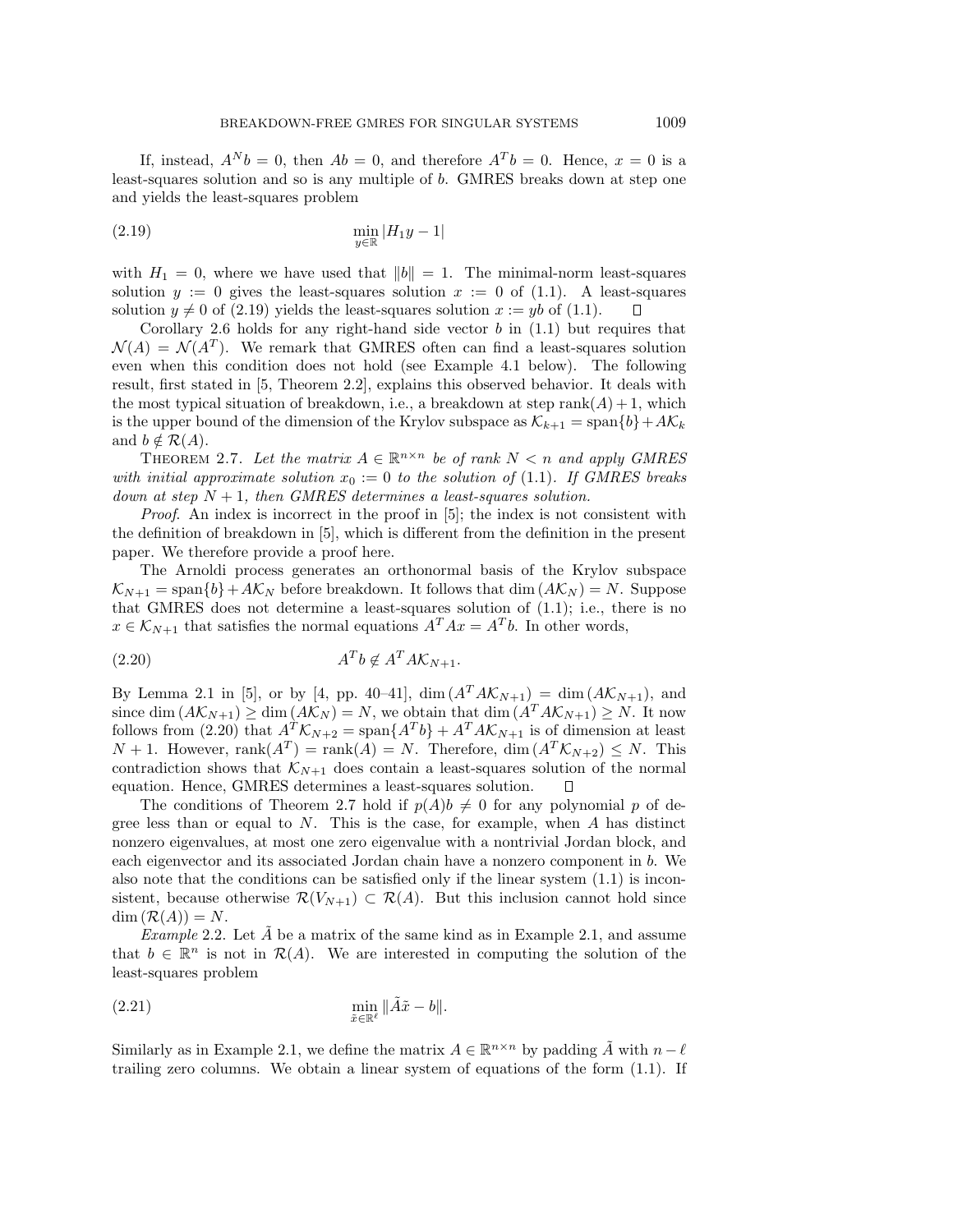GMRES applied to this system with initial approximate solution  $x_0 := 0$  does not break down until step  $\ell + 1$ , then according to Theorem 2.7 a least-squares solution of  $(1.1)$  has been determined. The first  $\ell$  components of the computed solution make up a least-squares solution of (1.1).

This example illustrates that it may be possible to determine a solution of (2.21) by (standard) GMRES. The breakdown-free GMRES method of the following section is useful when (standard) GMRES breaks down before step  $\ell + 1$ .

**3. Breakdown-free GMRES.** This section presents an extension of GMRES to overcome breakdown. We comment on a breakdown-free variant of RRGMRES at the end of the section.

From our discussions in section 2, when GMRES suffers a hard breakdown at step N, the Krylov subspace  $\mathcal{K}_N$  does not contain a solution of the linear system (1.1); however, as Theorem 2.1 shows, any solution belongs to  $\mathcal{K}_{N-1}+\mathcal{N}(A^p)$ . This suggests that, to compute a solution, the Krylov subspace  $\mathcal{K}_{N-1}$  has to be extended to capture the component of the solution in  $\mathcal{N}(A^p)$ , which is an eigenvector of  $A^p$  corresponding to the eigenvalue zero. This eigenvector can be approximated from a Krylov subspace generated by a new vector. Therefore, at every breakdown of the Arnoldi process, we generate a new Krylov subspace and add it to the available one $(s)$ . Then we seek an approximation from the extended subspace. An implementation is presented below.

We remark that our approach for avoiding breakdown is related to but different from the technique for the nonsymmetric Lanczos algorithm presented in [19]. In [19] a new Krylov subspace is appended to the existing Krylov subspace  $\mathcal{K}_N$  and both subspaces are expanded after breakdown. In the present paper, we instead append a new Krylov subspace to  $\mathcal{K}_{N-1}$  without further expanding  $\mathcal{K}_{N-1}$  as follows. Let  $v_j$ denote the jth column of the matrix  $V_k$  in (1.2); i.e.,  $V_k = [v_1, v_2, \ldots, v_k]$ . It follows from (1.3) that if  $f_k \neq 0$ , then  $v_{k+1} = f_k / ||f_k||$ . Moreover, let  $h_{i,j}$  denote the entry in position  $(i, j)$  of the matrices  $H_k$  in (1.2) or  $H_k$  in (1.4). It follows from (1.3) that  $h_{k+1,k} = ||f_k||$ . Identifying the kth column of the right-hand and left-hand sides of (1.4) yields

$$
(3.1) \t\t Av_k = h_{1,k}v_1 + \cdots + h_{k,k}v_k + h_{k+1,k}v_{k+1}.
$$

Assume that GMRES breaks down at step  $N$ . Then the Arnoldi decomposition (1.2) holds with  $k = N$  and  $f_N = 0$ . If  $H_N$  is nonsingular, then GMRES finds the solution of (1.1) at this step. On the other hand, if  $H_N$  is singular, then GMRES cannot determine the solution of (1.1).

We remark that an exact breakdown is rare in actual computations in floatingpoint arithmetic. However, we have to be concerned about near-breakdown when the orthogonal projection of the vector  $Av_N$  into the complement of  $\mathcal{K}_N$  is nonvanishing but "tiny." In this situation, we can still determine the last column  $v_{N+1} =$  $f_{N+1}/\|f_{N+1}\|$  of the matrix  $V_{N+1}$  in the Arnoldi decomposition (1.4), but the entry  $h_{N+1,N}$  of  $H_N$  is tiny. If the matrix  $H_N$  is well conditioned, then this is a benign near-breakdown, and the computations can be continued with (standard) GMRES. On the other hand, if  $H_N$  is severely ill conditioned, then we are suffering from a hard near-breakdown, and standard GMRES will have difficulties finding a solution. Theorem 2.1 shows that in case of a hard breakdown at step N, with  $A^N b \neq 0$ , a component of the solution belongs to span $\{v_1, v_2, \ldots, v_{N-1}\} = \mathcal{K}_{N-1}$ , but the column  $v_N$  of  $V_N$  is not required to represent the solution. We therefore replace this column by a unit vector, say,  $\hat{v}$ , which is orthogonal to the columns  $v_1, v_2, \ldots, v_N$  of  $V_N$ . Such a vector can be generated, for example, by orthogonalizing a random vector against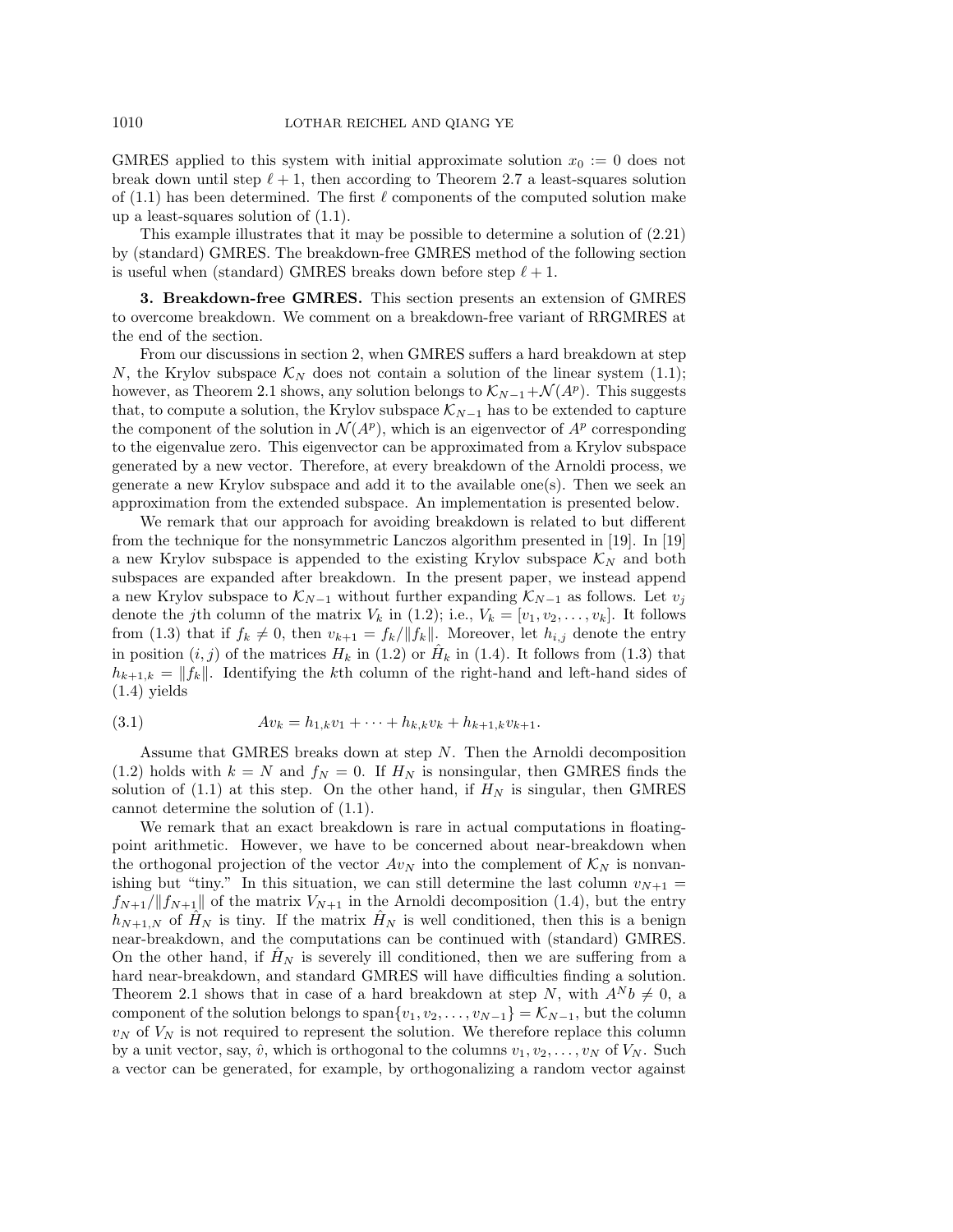$v_1, v_2, \ldots, v_N$ . We also report numerical experiments in which we determine the vector  $\hat{v}$  by orthogonalizing  $A^{T} r_{N-1}$  against  $v_1, v_2, \ldots, v_N$ , where  $r_{N-1} := b - Ax_{N-1}$ denotes the residual vector associated with the approximate solution  $x_{N-1}$  of (1.1). There are two reasons for the latter choice of  $\hat{v}$ . The vector  $A^{T}r_{N-1}$  is parallel to the steepest descent direction for the functional

$$
z \to ||Az - r_{N-1}||^2,
$$

and, therefore, we expect  $\hat{v}$  to give rapid decrease of the norm of the residual error. Moreover,  $A^{T} r_{N-1}$  is the residual error for the normal equations associated with (1.1). It may be pertinent to evaluate the residual error for the normal equations regularly when the linear system of equations (1.1) is inconsistent, because when this error is small, an acceptable approximate solution of  $(1.1)$  may have been found. The main disadvantage of this choice of  $\hat{v}$  is that it requires a matrix-vector product evaluation with  $A<sup>T</sup>$ . We therefore also present numerical examples when  $\hat{v}$  is determined by orthogonalization of a random vector.

When we replace the last column of  $V_N$  by  $\hat{v}$ , i.e.,  $v_N := \hat{v}$ , we create a new matrix  $U_1$  and put the old  $v_N$  there. Specifically, we let  $v_N$  be the first column, denoted by  $u_1$ , of the matrix  $U_1$ , i.e.,  $U_1 = [u_1]$ . Thus, analogously to (3.1), we obtain

$$
Av_{N-1} = h_{1,N-1}v_1 + \cdots + h_{N-1,N-1}v_{N-1} + h_{N,N-1}u_1.
$$

We can now compute a generalized Arnoldi decomposition, where, for  $k := N, N +$  $1, N+2, \ldots$ , until the next breakdown occurs, we require the columns  $V_k$  to be orthonormal, as well as orthogonal to  $U_1$ . Thus, we obtain, for  $k := N, N+1, N+2, \ldots$ , until another breakdown occurs,

$$
Av_k - V_k(V_k^T Av_k) - U_1(U_1^T Av_k) = f_k.
$$

If a new near-breakdown occurs, say, if the entry  $h_{k+1,k} = ||f_k||$  of  $\hat{H}_k$  is tiny, then the vector  $v_k$  is appended to the matrix  $U_1$ ; i.e., we define  $U_2 := [U_1, v_k]$ , and a new unit vector, denoted by  $\hat{v}$ , which is orthogonal to all the columns of  $V_{k-1}$  and  $U_2$ , is generated. We replace the last column of  $V_k$  by  $\hat{v}$ , and the computations are continued in a similar fashion as after the first near-breakdown. The following algorithm implements this process. The right-hand side vector  $b$  of  $(1.1)$  is not required to be of unit length in the algorithm. The vector  $h_k$  denotes the last column of the upper Hessenberg matrix  $H_k$  in (1.2). Further,  $\hat{H}_{k-1}(k,.)$  denotes the kth row of the matrix  $\hat{H}_{k-1}$ . The function cond $(\hat{H}_k)$  evaluates the condition number  $\|\hat{H}_k\|\|\hat{H}_k^{\dagger}\|$  of the matrix  $H_k$ . The condition number is defined to be infinite if  $\hat{H}_k$  is not of full rank. Algorithm 1 (Breakdown-Free GMRES (BFGMRES)).

- 1 **Input**:  $A \in \mathbb{R}^{n \times n}$ ,  $b \in \mathbb{R}^n$  ( $b \neq 0$ ); tol (threshold for breakdown)
- 2 **Initialize**:  $v_1 := b/||b||$ ;  $p := 0$ ;  $V_1 := [v_1]$ ;  $U_0 := [$   $], \hat{H}_0 := [$   $], G_0 := [$   $],$
- 3 **for**  $k := 1, 2, \cdots$  **until** convergence
- 4  $w := Av_k;$
- 5  $h_k := V_k^T w; g_k := U_p^T w;$
- 6  $w := w V_k h_k U_p g_k;$
- 7  $h_{k+1,k} := ||w||;$
- 8  $\hat{H}_k := \left[ \begin{array}{cc} \hat{H}_{k-1} & h_k \ 0 & h_{k+1,k} \end{array} \right]$ ;
- 9 **if** cond $(\hat{H}_k) > 1/tol$  **then**
- 10  $U_{p+1} := [U_p, v_k];$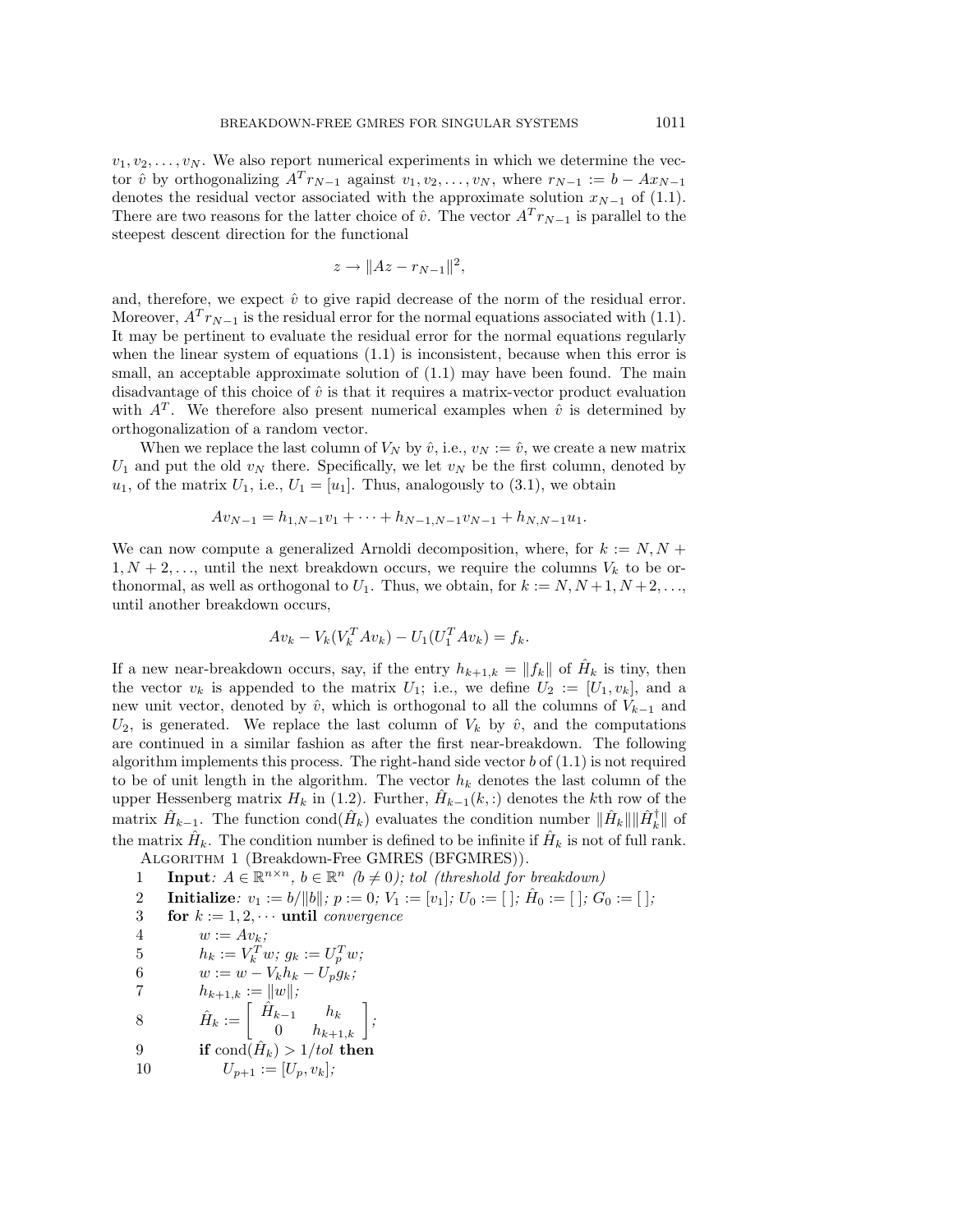1012 LOTHAR REICHEL AND QIANG YE

| 11 | $G_{k-1} := \begin{bmatrix} G_{k-1} \\ \hat{H}_{k-1}(k,.) \end{bmatrix}$ ; $\hat{H}_{k-1}(k,.) = 0$ ;                                      |
|----|--------------------------------------------------------------------------------------------------------------------------------------------|
| 12 | Let $\hat{v}$ be a unit vector, such that $V_{k-1}^T \hat{v} = 0$ , $U_{n+1}^T \hat{v} = 0$ ;                                              |
| 13 | Replace the last column $v_k$ of $V_k$ by $\hat{v}$ , i.e., let $v_k := \hat{v}$ ;                                                         |
| 14 | $w := Av_k;$                                                                                                                               |
| 15 | $h_k := V_k^T w; g_k := U_{n+1}^T w;$                                                                                                      |
| 16 | $w := w - V_k h_k - U_{p+1} g_k;$                                                                                                          |
| 17 | $h_{k+1,k} :=   w  ;$                                                                                                                      |
| 18 | $\hat{H}_k := \left  \begin{array}{cc} \tilde{H}_{k-1} & h_k \\ 0 & h_{k+1,k} \end{array} \right ;$                                        |
| 19 | if cond( $H_k$ ) > 1/tol then goto line 12;                                                                                                |
| 20 | $p := p + 1$ :                                                                                                                             |
| 21 | endif                                                                                                                                      |
| 22 | $v_{k+1} := w/h_{k+1,k};$                                                                                                                  |
| 23 | $V_{k+1} := [V_k, v_{k+1}];$                                                                                                               |
| 24 | if $p > 0$ then $G_k := [G_{k-1}, g_k]$ else $G_k := G_{k-1}$ endif                                                                        |
| 25 | Solve $\min_{y \in \mathbb{R}^k} \left\  \left\  \begin{array}{c} \dot{H}_k \\ G_k \end{array} \right\  y - \ b\ e_1 \right\ $ for $y_k$ ; |
| 26 | $x_k := V_k y_k$                                                                                                                           |
| 27 | endfor                                                                                                                                     |

27 **endfor**

The following remarks provide some detailed explanations of the algorithm:

• Lines 4–7 and 22 describe the generalized Arnoldi process for generating the vector  $v_{k+1}$ . We orthogonalize w against the columns of  $V_k$  and, when the matrix  $U_p$  is not empty, against the columns of  $U_p$  as well. Lines 5–6 describe classical Gram–Schmidt orthogonalization; however, our implementation employs the modified Gram–Schmidt procedure. When a hard near-breakdown is detected in line 9,  $v_k$ , the last column of  $V_k$ , is appended to the matrix  $U_p$ to yield  $U_{p+1}$ . The matrices  $H_{k-1}$  and  $G_{k-1}$  are updated in line 11 to yield the generalized Arnoldi decomposition

$$
AV_{k-1} = V_k \hat{H}_{k-1} + U_{p+1} G_{k-1}.
$$

A new vector  $\hat{v}$ , which replaces the column  $v_k$  of  $V_k$ , is generated in line 12. After one step of the generalized Arnoldi process (lines 14–18), we check in line 19 whether the vector  $\hat{v}$  yields a hard near-breakdown, in which case it is replaced. Otherwise, lines 22–24 yield the generalized Arnoldi decomposition

$$
AV_k = V_{k+1} \hat{H}_k + U_p G_k = [V_{k+1}, U_p] \tilde{H}_k,
$$

where

$$
\tilde{H}_k := \left[ \begin{array}{c} \hat{H}_k \\ G_k \end{array} \right].
$$

It is clear that the matrix  $[V_{k+1}, U_p]$  has orthogonal columns.

• Lines 25–26 determine a solution that minimizes the residual error from  $\mathcal{R}(V_k)$ , analogously as in standard GMRES. Writing  $x = V_k y$ , we have

$$
||Ax - b|| = ||[V_{k+1}, U_p]\tilde{H}_k y - \beta_0[V_{k+1}, U_p]e_1||
$$
  
=  $||\hat{H}_k y - \beta_0 e_1||$ ,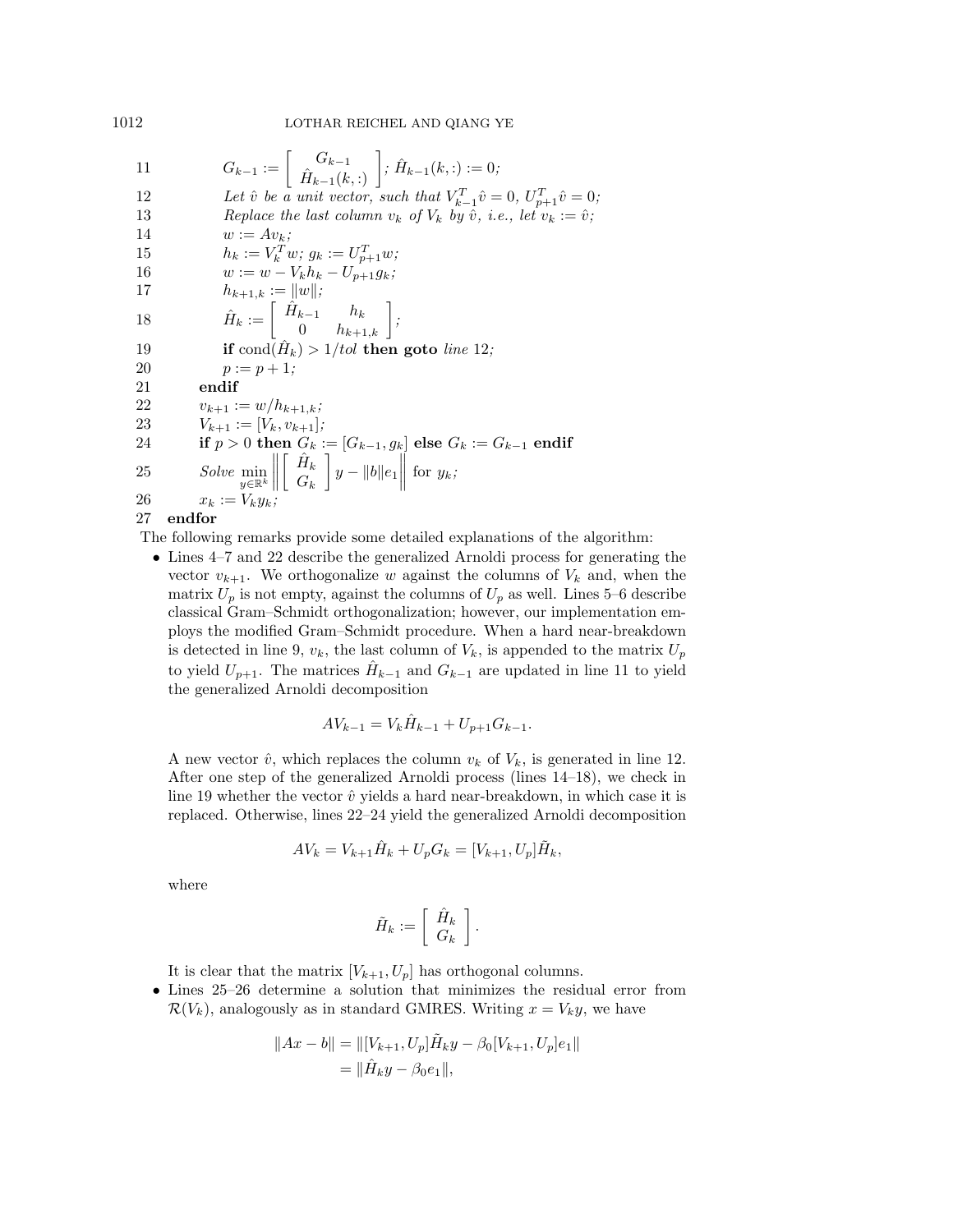where  $\beta_0 := ||b||$ . Thus,

$$
\min_{x \in \mathcal{R}(V_k)} \|Ax - b\| = \min_{y \in \mathbb{R}^k} \|\hat{H}_k y - \beta_0 e_1\|.
$$

• Line 9 shows a simple criterion for a hard near-breakdown. We consider having reached a hard near-breakdown when the condition number cond $(H_k)$ is larger than the threshold  $1/tol$ . Since  $\hat{H}_{k-1}$  is a submatrix of  $\hat{H}_k$ , the condition number is an increasing function of  $k$ . This criterion works well when cond $(\hat{H}_k)$  increases slowly for small values of k and then for some larger values of  $k$  increases rapidly. However, it is not always suitable when the condition number increases steadily to a large value as  $k$  increases, because then when cond $(\hat{H}_k) > 1/tol$ , also cond $(\hat{H}_i) \approx 1/tol$  for  $j \approx k$ , and this can result in several consecutive near-breakdowns. To avoid this undesirable situation, we propose to reduce tol by a factor, say,  $10^{-2}$ , when a nearbreakdown is encountered; i.e., we replace line 9 by

(3.2) if 
$$
\text{cond}(\hat{H}_k) > 10^{2p}/tol
$$
 then,

where  $p$  is the number of hard near-breakdowns encountered so far during the computations. A further modification of line 9 is discussed below.

• What we have presented is a version of full GMRES in which the memory and computational cost increase quickly with the iteration. In practice, a restarted version, where the algorithm is restarted after a certain number of iterations, should be used.

Algorithm 1 searches for a solution outside the Krylov subspace  $K_{N-1}$  by introducing a new vector  $\hat{v}$  when a hard near-breakdown is detected. For singular matrices A with a null space of small dimension, hard near-breakdowns often do not occur until  $N \approx n$  steps of the generalized Arnoldi process have been carried out. However, the component of the solution x of (1.1) in the Krylov subspace  $\mathcal{K}_{N-1}$  (i.e.,  $\hat{x}$  in Theorem 2.1) sometimes can be approximated well by a vector  $x_k$  in a Krylov subspace  $\mathcal{K}_k$  of dimension  $k \ll N - 1$ , and then it would be desirable to introduce the new vector  $\hat{v}$  already after k steps of the generalized Arnoldi process. This situation may be difficult to detect, because the residual vector  $r_k := b - Ax_k$  associated with  $x_k$  might not be of small norm. We have found that it can be advantageous to generate a new vector  $\hat{v}$  when the iterates  $x_k$  converge very slowly. This can be achieved by replacing line 9 of Algorithm 1 by

(3.3) if 
$$
(\text{cond}(\hat{H}_k) > 10^{2p}/tol) \text{ or } (\|x_k - x_{k-1}\| \le \eta \|x_k\|) \text{ then,}
$$

where  $\eta$  is a small positive constant of the order of the stopping tolerance and p is the number of hard near-breakdowns encountered during the computations so far; cf. (3.2).

We conclude this section with some comments on RRGMRES. The k<sup>th</sup> iterate,  $x_k$ , determined by RRGMRES, satisfies

$$
||b - Ax_k|| = \min_{z \in AK_k} ||b - Az||, \qquad x_k \in AK_k.
$$

Thus, the iterate belongs to the range of A. Computed examples in  $[6]$  illustrate that RRGMRES sometimes can yield computed solutions of higher quality than GM-RES. We are therefore interested in an algorithm for BFRRGMRES, a breakdown-free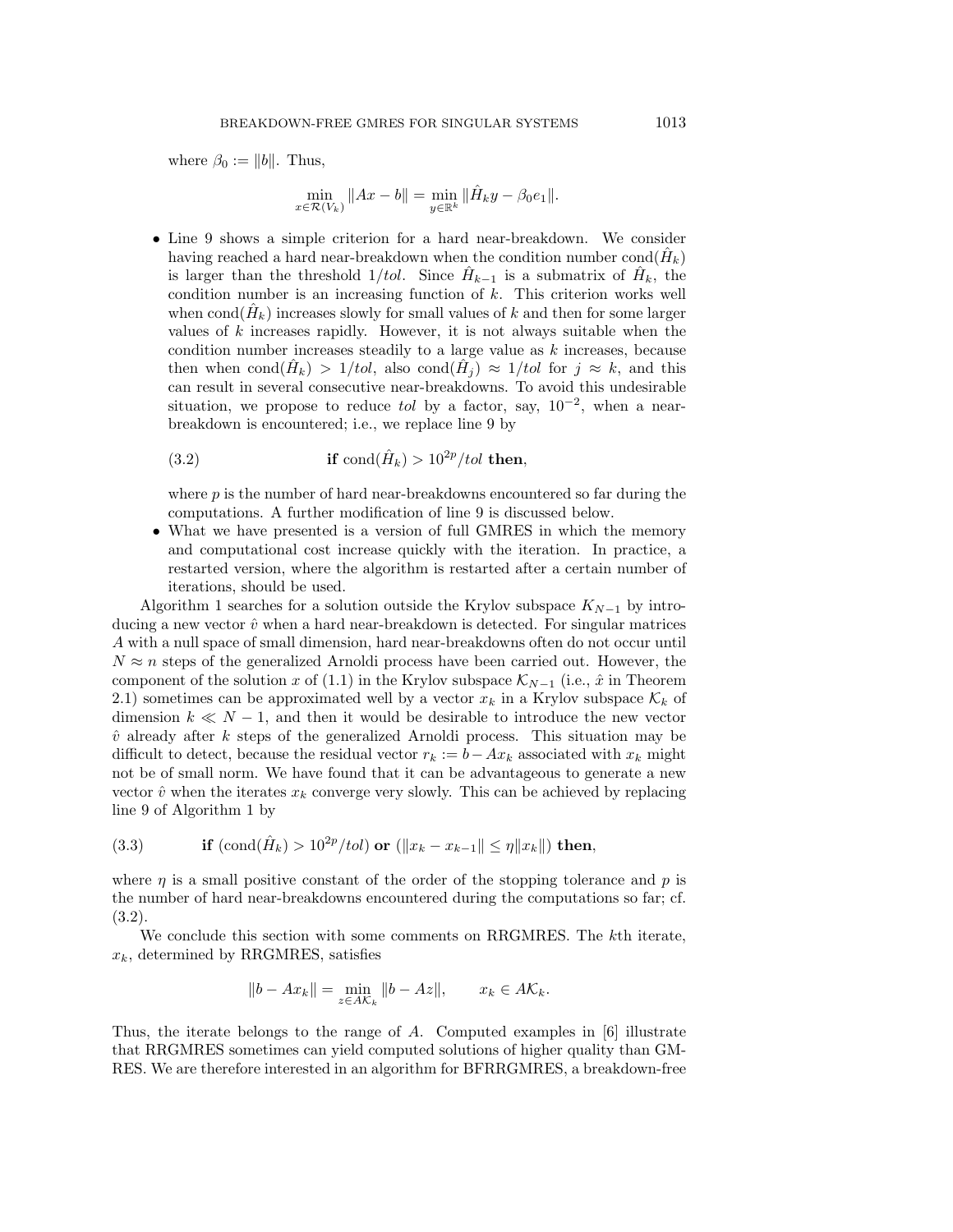variant of RRGMRES. Such an algorithm can be obtained by a very minor modification of Algorithm 1: The initialization  $v_1 := b/||b||$  in line 2 should be replaced by  $v_1 := Ab/||Ab||$  and the vector  $||b||e_1$  in line 25 has to be replaced by  $[V_{k+1}, U_p]^T b$ .

The following theorem discusses the behavior of RRGMRES. We remark that the formulation of Theorem 3.3 in [5], which discusses related results, is incomplete. This has recently been pointed out by Cao and Wang [8].

THEOREM 3.1. Let the matrix  $A \in \mathbb{R}^{n \times n}$  be of rank  $N < n$  and apply RRGM-RES with initial approximate solution  $x_0 := 0$  to the solution of (1.1). Assume that RRGMRES breaks down at step N. If  $\dim (A^2 \mathcal{K}_N) = N$ , then RRGMRES determines a least-squares solution of (1.1). If, instead,  $\dim(A^2\mathcal{K}_N) < N$ , then (1.1) has a solution in  $A\mathcal{K}_N + \mathcal{R}(A^T)$ .

*Proof.* Assume that dim  $(A^2 \mathcal{K}_N) = N$ . This case is discussed by Cao and Wang [8]. Our proof is similar to the proof of Theorem 2.3 of section 2 and we use the same notation.

The Arnoldi process applied by RRGMRES breaks down at step N and yields the decomposition

(3.4) 
$$
AV_N = V_N H_N, \qquad V_N e_1 = A b / ||Ab||.
$$

It follows from (3.4) and dim  $(A^2\mathcal{K}_N) = N$  that the matrix  $AV_N$  is of full rank and, therefore, that  $H_N$  is nonsingular. Moreover,  $\mathcal{R}(V_N) \subset \mathcal{R}(A)$ , and since rank $(V_N)$  = rank(A), it follows that  $\mathcal{R}(V_N) = \mathcal{R}(A)$ . The vector  $\hat{x} \in \mathbb{R}^n$  is a least-squares solution of (1.1) if and only if the associated residual error is orthogonal to  $\mathcal{R}(A)$ , i.e., if and only if

(3.5) 
$$
0 = V_N^T(A\hat{x} - b).
$$

The linear system of equations

$$
(3.6)\t\t H_N y = V_N^T b
$$

has a unique solution  $\hat{y}$ . It follows from (3.4) that  $\hat{x} := V_N \hat{y}$  satisfies (3.5). Thus,  $\hat{x}$  is a least-squares solution of (1.1). RRGMRES determines this solution. This is a benign breakdown.

We turn to the case when dim  $(A^2\mathcal{K}_N) < N$ . It follows from this inequality and (3.4) that the upper Hessenberg  $H_N$  is singular. Similarly as above,  $\mathcal{R}(V_N) = \mathcal{R}(A)$ and, therefore,  $\hat{x} \in \mathbb{R}^n$  is a least-squares solution of (1.1) if and only if  $\hat{x}$  satisfies (3.5). However, differently from the situation above, the system of equations (3.6) might not have a solution, since  $H_N$  is singular. We circumvent this problem by appending a column to  $H_N$  as follows. Since  $H_N$  has positive subdiagonal entries, rank $(H_N)$  =  $N-1$ . Let  $u \in \mathcal{N}(H_N^T)$  be of unit length and define  $v := A^{\dagger}V_N u \in \mathcal{R}(A^T)$ . It follows from  $\mathcal{R}(V_N) = \mathcal{R}(A)$  that  $Av = V_N u$  and, therefore,  $V_N^T Av = u$ . We seek a least-squares solution of the form

(3.7) 
$$
x = V_N y + v \eta, \qquad y \in \mathbb{R}^N, \qquad \eta \in \mathbb{R}.
$$

Substituting this expression into (3.5) yields

(3.8) 
$$
0 = V_N^T (AV_N y + Av\eta - b) = H_N y + u\eta - V_N^T b = [H_N, u] \begin{bmatrix} y \\ \eta \end{bmatrix} - e_1.
$$

Since the matrix  $[H_N, u] \in \mathbb{R}^{N \times (N+1)}$  is of full rank, (3.8) has a solution  $\{\hat{y}, \hat{\eta}\}.$ Substituting  $y := \hat{y}$  and  $\eta := \hat{\eta}$  into (3.7) yields a least-squares solution of (1.1).  $\Box$ 

Theorem 3.1 implies that RRGMRES can be applied to solve inconsistent linear least-squares problems of the form (2.21).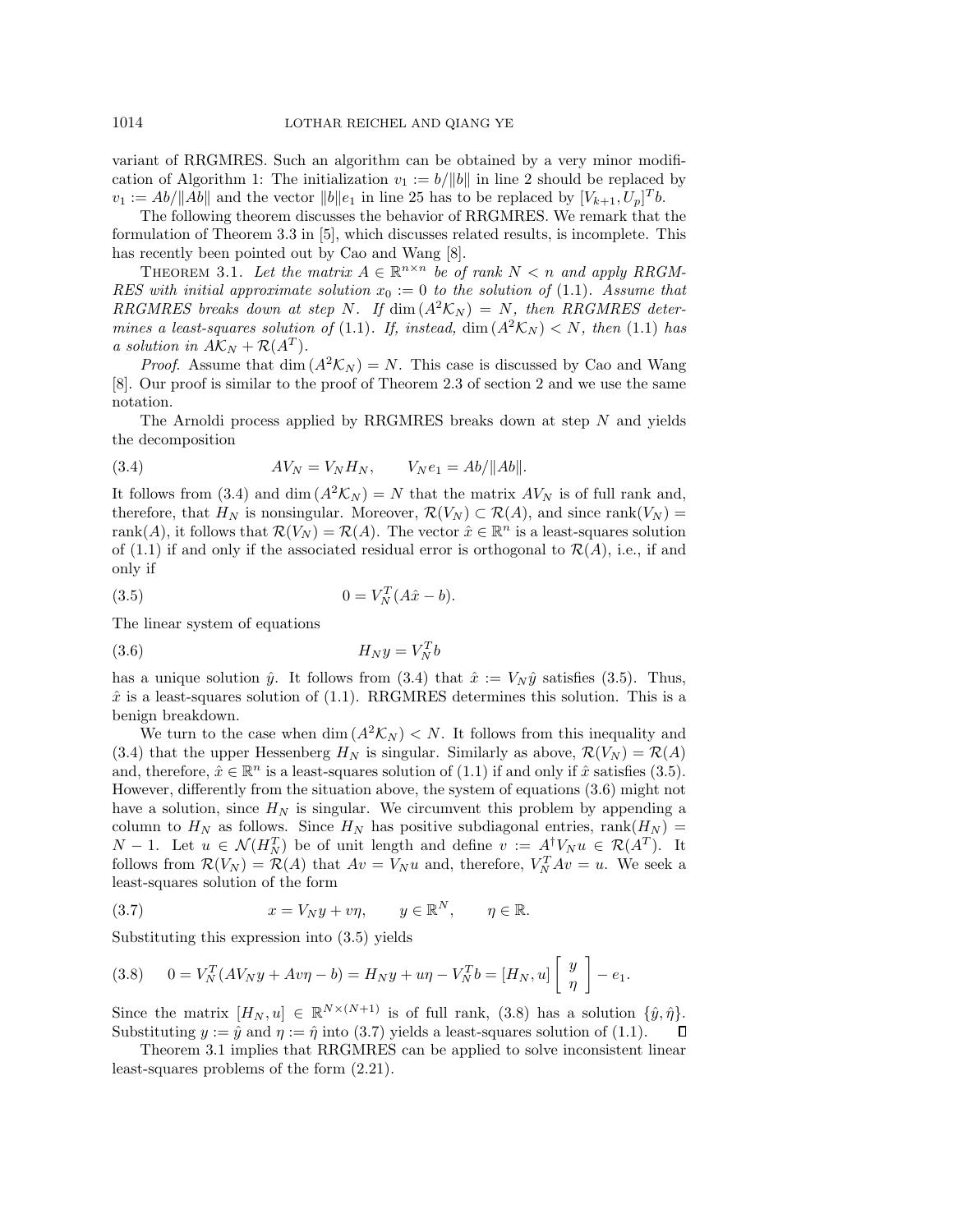**4. Numerical examples.** This section presents a few computed examples. All computations were carried out on an HP UNIX workstation using MATLAB with about 15 significant decimal digits. The initial approximate solution in all examples is chosen to be  $x_0 := 0$ .

Example 4.1. Consider a rectangular matrix of the form

(4.1) 
$$
\tilde{A} = \begin{bmatrix} \tilde{A}_{11} & 0 \\ \tilde{A}_{21} & \tilde{A}_{22} \end{bmatrix} \in \mathbb{R}^{n \times \ell},
$$

where  $\tilde{A}_{11} \in \mathbb{R}^{(n-k)\times(\ell-k)}$  is the sum of a random lower triangular matrix and 10*I*, and  $\tilde{A}_{21} \in \mathbb{R}^{k \times (\ell - k)}$  and  $\tilde{A}_{22} \in \mathbb{R}^{k \times k}$  are random matrices generated by the MATLAB function rand.

We use GMRES and BFGMRES to solve the column-padded linear system of equations

(4.2) 
$$
Ax = b, \qquad A := [\tilde{A}, 0] \in \mathbb{R}^{n \times n}, \qquad x := \left[\begin{array}{c} \tilde{x} \\ 0 \end{array}\right] \in \mathbb{R}^{n},
$$

where  $\tilde{A}$  is defined by (4.1). It is easy to see that if  $\tilde{A}_{22}$  is nonsingular and  $n - \ell \geq k$ , then A has k zero eigenvalues associated with Jordan blocks of size at least 2. We also apply the conjugate gradient method, using the CGLS implementation, to solve the normal equations,

$$
(4.3) \t\t AT Ax = ATb,
$$

associated with (1.1).

For ease of notation we use the matrix A in (4.2) instead of  $\tilde{A}$ . Let  $x_k \in \mathbb{R}^n$ denote the kth iterate determined by any one of the iterative methods considered. For consistent linear systems of equations (1.1), we plot the norm of the residual vectors,

$$
(4.4) \t\t\t r_k := b - Ax_k,
$$

relative to the norm of  $r_0$  for increasing values of k. When the linear system (1.1) is inconsistent, we instead plot the norm of the residual error associated with the normal equations (4.3),

$$
\hat{r}_k := A^T b - A^T A x_k,
$$

relative to the norm of  $A^T \hat{r}_0$ , because  $\|\hat{r}_k\|$  vanishes when  $x_k$  is a least-squares solution of (1.1), while  $||r_k||$  does not.

We first consider a consistent linear system of equations  $(1.1)$  with A defined by (4.1) and  $n := 1000, \ell := 700, k := 3$ . Let the solution  $\tilde{x} \in \mathbb{R}^{\ell}$  be a vector with random entries and define the right-hand side by  $b := \tilde{A}\tilde{x}$ .

We use the criterion (3.2) with  $tol := 10^{-8}$  for detecting hard near-breakdowns in BFGMRES. The vector  $\hat{v}$  chosen in line 12 of Algorithm 1 at every hard nearbreakdown is determined by orthogonalizing a random vector against the columns of the available matrices  $V_{k-1}$  and  $U_{p+1}$ . Here and throughout, the iterations are terminated when the relative residual  $||r_k||/||r_0||$  drops below  $10^{-14}$  (or  $||\hat{r}_k||/||\hat{r}_0|| <$  $10^{-14}$  for inconsistent systems).

The left-hand side graphs of Figure 4.1 show BFGMRES (solid curve) to reduce the norm of the residual error (4.4) faster than GMRES (dashed curve). We mark the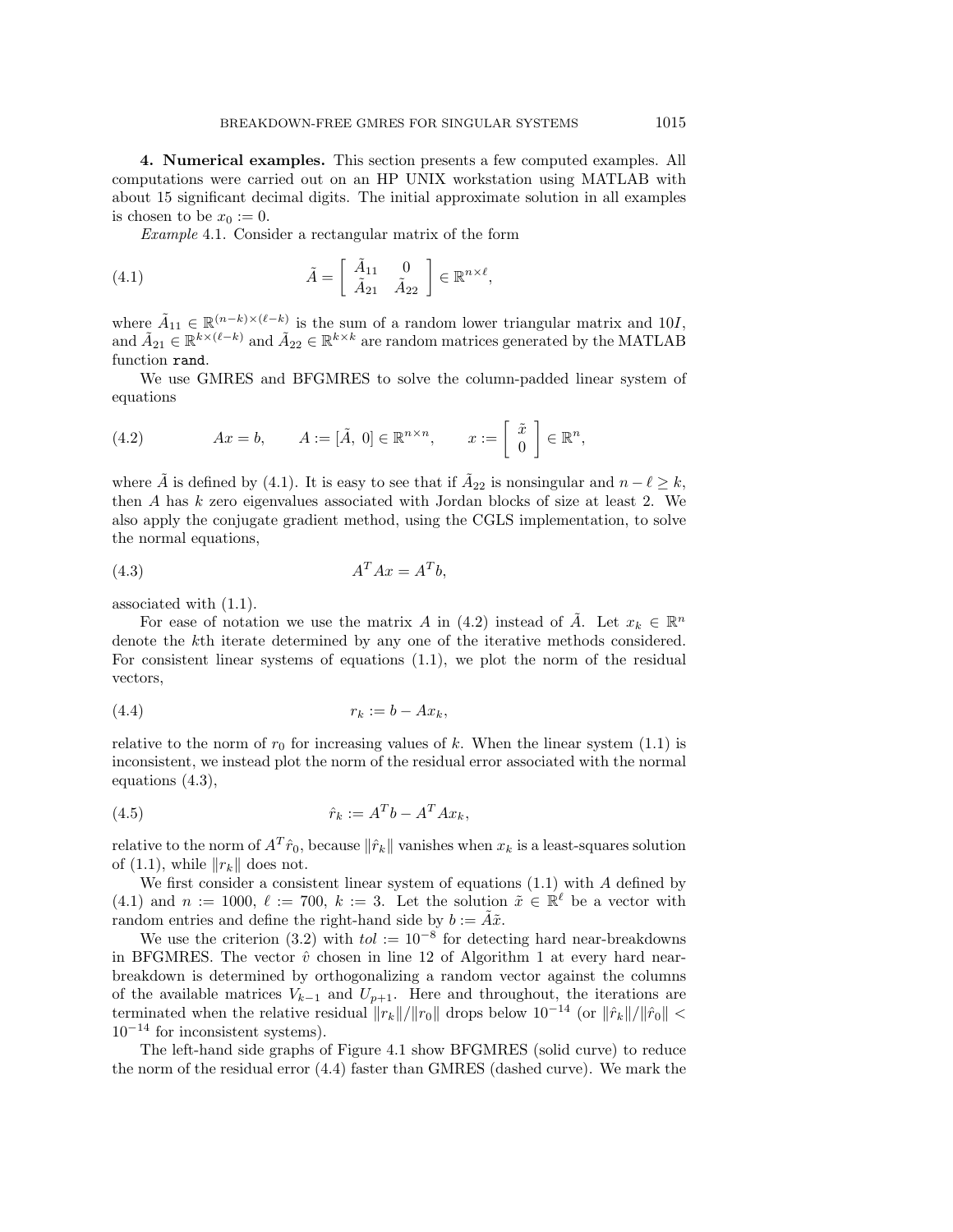

Fig. 4.1. Example 4.1: Convergence histories for overdetermined linear system for BFGMRES (solid curves with near-breakdowns marked by x), GMRES (dashed curves), and CGLS (dotted curves).

BFGMRES convergence curve by "x" where hard near-breakdowns occur. Here as well as in later examples, we see that there is typically significant reduction of the residual error a few iterations after a new vector is introduced. The nonmonotonic decrease of the norm of the residual error for BFGMRES near convergence is due to large roundoff errors incurred when solving the reduced least-squares problem in line 25 of the algorithm. (Note that  $\text{cond}(H_k)$  steadily increases and may become very large at that stage of iterations.) We also display the norm of the residual errors associated with iterates determined by CGLS (dotted curve). The latter method is seen to require more iterations than BFGMRES and GMRES to reduce the relative residual to  $10^{-14}$ , but CGLS is implemented without reorthogonalization, and therefore requires less memory and fewer vector operations per iteration. On the other hand, note that CGLS needs the evaluation of two matrix-vector products in each iteration, one with A and one with  $A<sup>T</sup>$ , while each iteration of BFGMRES or GMRES requires only the evaluation of one matrix-vector product with A.

We next illustrate the performance of BFGMRES, GMRES, and CGLS when applied to the solution of an inconsistent overdetermined linear system of equations. Such a system of equations is obtained by perturbing the right-hand side in (4.2). Specifically, we generate the right-hand side with the Matlab instruction b=A\*x+1e-6\*rand(n,1), where  $\mathtt{x}^T := [\tilde{x}^T, 0^T]$  and  $\tilde{x} \in \mathbb{R}^{\ell}$  is the same random vector as above. The right-hand side graphs of Figure 4.1 show the norm of the residual errors (4.5) for the iterates  $x_k$  determined by GMRES, BFGMRES, and CGLS. GMRES and BFGMRES reduce the norm of the residual  $(4.5)$  by about a factor  $10^{-11}$ , but thereafter the norm of the residual does not decrease further. BFGMRES converges somewhat faster than GMRES and gives a smoother reduction of the norm of the residual error. CGLS converges slower but is able to reduce the norm of the residual  $(4.5)$  by a factor  $10^{-14}$ .

We turn to an underdetermined linear system of equations, obtained by using the transpose of the matrix A employed in the computations above. Thus, we would like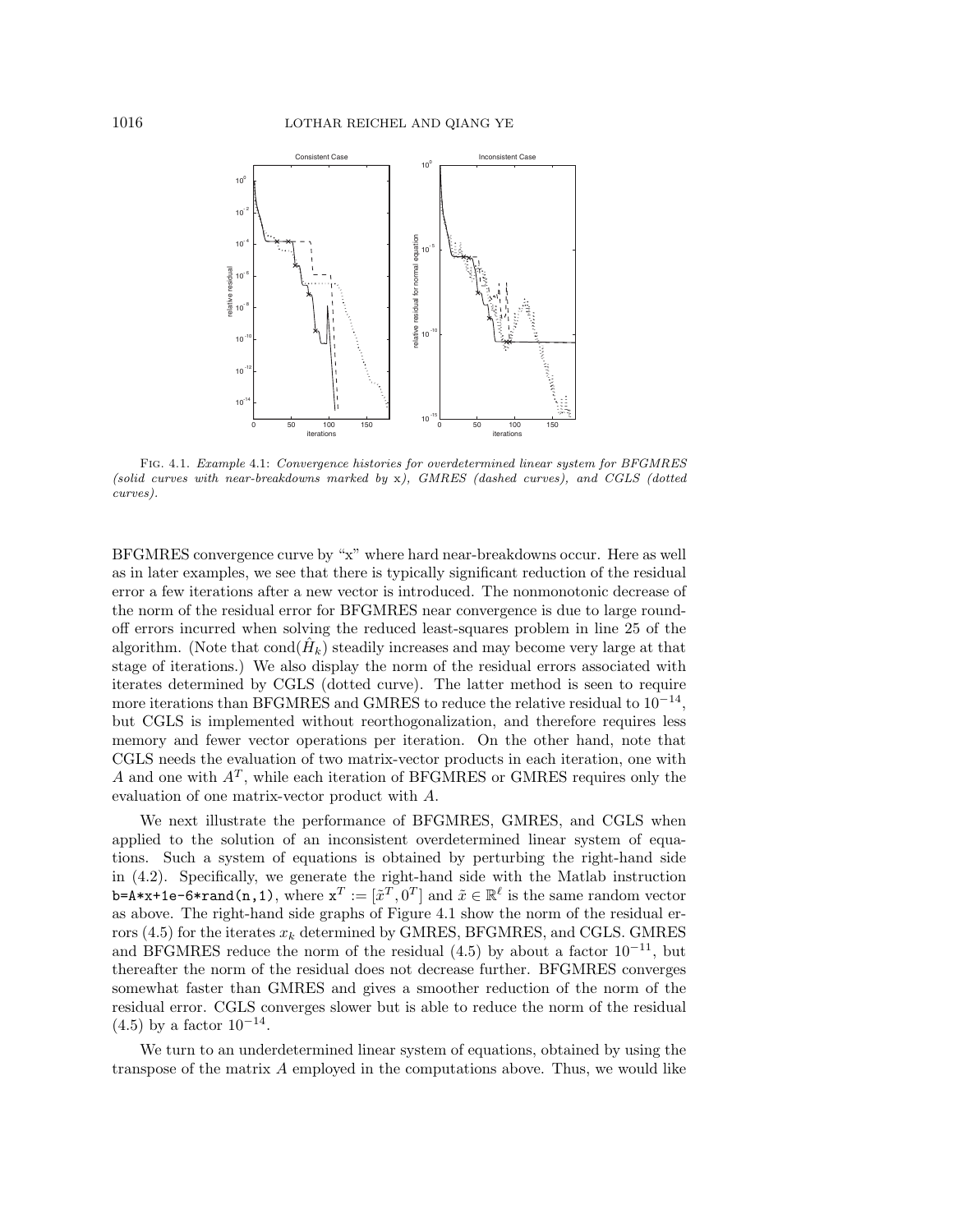

Fig. 4.2. Example 4.1: Convergence histories for underdetermined linear system for BFGMRES (solid curve with near-breakdowns marked by x), GMRES (dashed curve), and CGLS (dotted curve).

to solve

$$
\tilde{A}^T y = \tilde{c},
$$

where  $y \in \mathbb{R}^n$  is a random vector and the right-hand side is defined by  $\tilde{c} := \tilde{A}^T y$ . BFGMRES and GMRES are applied to the associated row-padded system

(4.6) 
$$
A^T y = \begin{bmatrix} \tilde{c} \\ 0 \end{bmatrix}.
$$

Figure 4.2 displays the norm of the residual error (4.4) for iterates computed by BFGMRES (solid curve), GMRES (dashed curve), and CGLS (dotted curve). Due to the structure of the linear system of equations  $(4.6)$ , the last  $n - m$  components of all vectors  $v_i$  determined by GMRES vanish. Therefore, GMRES cannot reduce the norm of the relative residual error below  $5 \cdot 10^{-4}$ . On the other hand, BFGMRES expands the subspace in which the computed solution is being sought, and the computed iterates converge to a solution of the linear system. Figure 4.2 shows BFGMRES to reduce the norm of the residual error (4.4) faster than any of the other methods considered.

Finally, we illustrate the finite termination property of Theorem 2.7 by solving an inconsistent overdetermined linear system of equations of the same form, but of smaller size, than the overdetermined system considered above. Thus, we solve an inconsistent system (4.2) with A of the form (4.1) with  $n := 100, \ell := 70, k := 1$ . The diagonal elements of  $A_{11}$  are  $1, 2, \ldots, 69$ . We compare the three methods both with and without reorthogonalization (for CGLS the residual vectors of the normal equations (4.5) are reorthogonalized). The graphs on the left-hand side of Figure 4.3 show the norm of the residual error for the normal equations converge for all three methods when reorthogonalization is carried out. The graphs show the relative residual norm to drop to  $10^{-15}$  at step 71 (which is  $N+1$ ) for GMRES and BFGMRES, but at step 70 for CGLS. This is consistent with the theory (Theorem 2.7). The graphs on the right-hand side of Figure 4.3 show the performance of the methods when no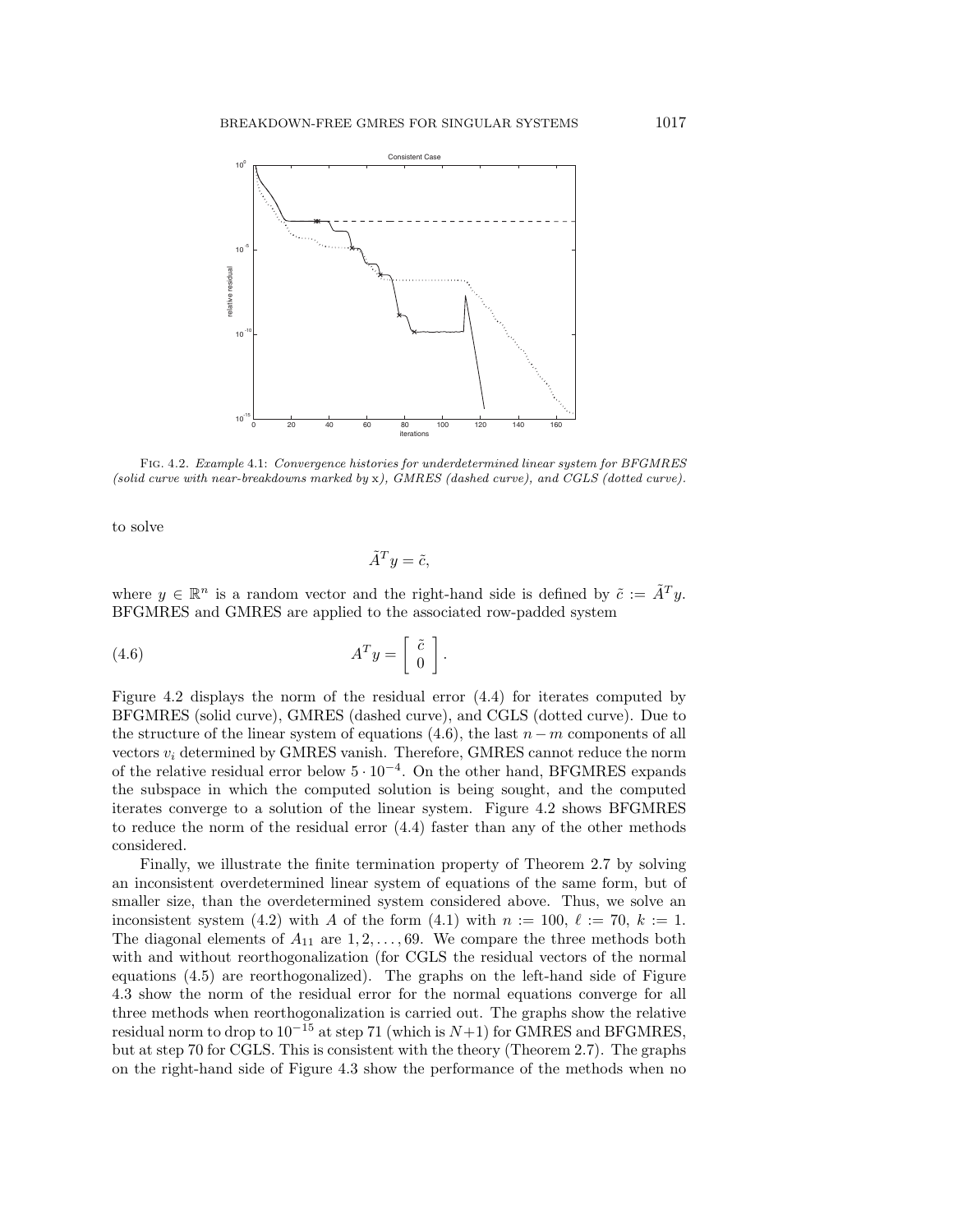

Fig. 4.3. Example 4.1: Convergence histories for overdetermined linear system for BFGMRES (solid curves with near-breakdowns marked by x), GMRES (dashed curves), and CGLS (dotted curves).

reorthogonalization has been carried out. GMRES and BFGMRES can be seen to behave similarly as with reorthogonalization, while iterates determined by CGLS do not appear to converge.

The next two examples are taken from Brown and Walker [4].

Example 4.2. Consider the nonsymmetric tridiagonal matrix

(4.7) 
$$
A := \begin{bmatrix} 0 & 1 \\ -1 & \ddots & \ddots \\ & & \ddots & \ddots & 1 \\ & & & -1 & 0 \end{bmatrix} \in \mathbb{R}^{n \times n}.
$$

For odd values of n, A is singular with index one. In particular,  $\mathcal{N}(A) = \mathcal{N}(A^T)$ . Let  $n := 49$  and  $b := [1, 0, \ldots, 0, 1]^T$  as in [4]. This yields an inconsistent linear system of equations (1.1). GMRES applied to this system computes a sequence of approximate solutions. At step 24 a hard near-breakdown is detected. Nevertheless, GMRES is able to determine a least-squares solution of the linear system of equations. The criterion used for detecting a near-breakdown is the same as in Example 4.1.

Now replace the right-hand side vector by  $b := [1, 0, \ldots, 0, 1 + 10^{-10}]^T$ . GMRES applied to (1.1) with this new right-hand side vector decreases the norm of the residual error of the associated normal equations  $(4.5)$  to  $10^{-10}$  at step 24. However, in the next step the norm of the residual error increases by about a factor  $10<sup>4</sup>$  due to high sensitivity to round-off errors. The residual error stays at this level for the next 25 iterations until it quickly drops to  $10^{-14}$ . Figure 4.4 displays the convergence histories of the residual errors (4.5) for BFGMRES (solid curve) and GMRES (dashed curve). We see that BFGMRES yields a smoother decrease of the residual error than GMRES. The plateau in convergence of BFGMRES after step 24 appears to be due to the matrix itself as different choices of  $\hat{v}$  result in similar convergence curves.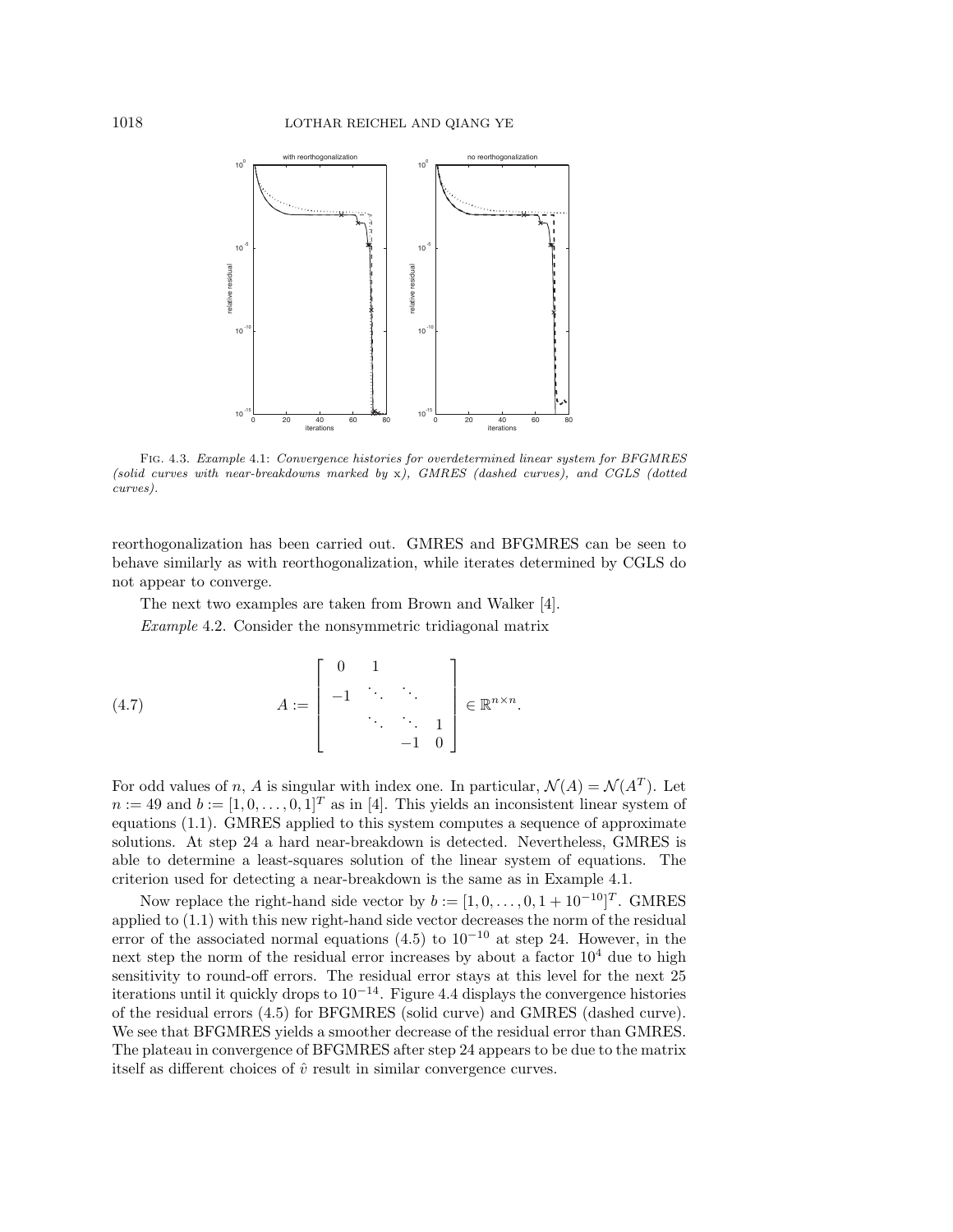

Fig. 4.4. Example 4.2: Convergence histories for BFGMRES (solid curve with near-breakdowns marked by x) and GMRES (dashed curve).



Fig. 4.5. Example 4.3: Convergence histories for BFGMRES (solid curves with nearbreakdowns marked by x) and GMRES (dashed curves).

Example 4.3. We discretize the partial differential equation

$$
\Delta u + d \frac{\partial u}{\partial z_1} = f, \qquad z := [z_1, z_2] \in [0, 1]^2,
$$

with Neumann boundary condition using centered finite differences on an  $m \times m$ regular mesh; see [4, Experiment 4.3] for a description of the matrix so obtained. We used  $m := 63, d := 10$ , and

$$
f(z) := z_1 + z_2 + \sin(10z_1)\cos(10z_2) + \exp(10z_1z_2).
$$

This yields an inconsistent linear system of equations which is fairly difficult to solve;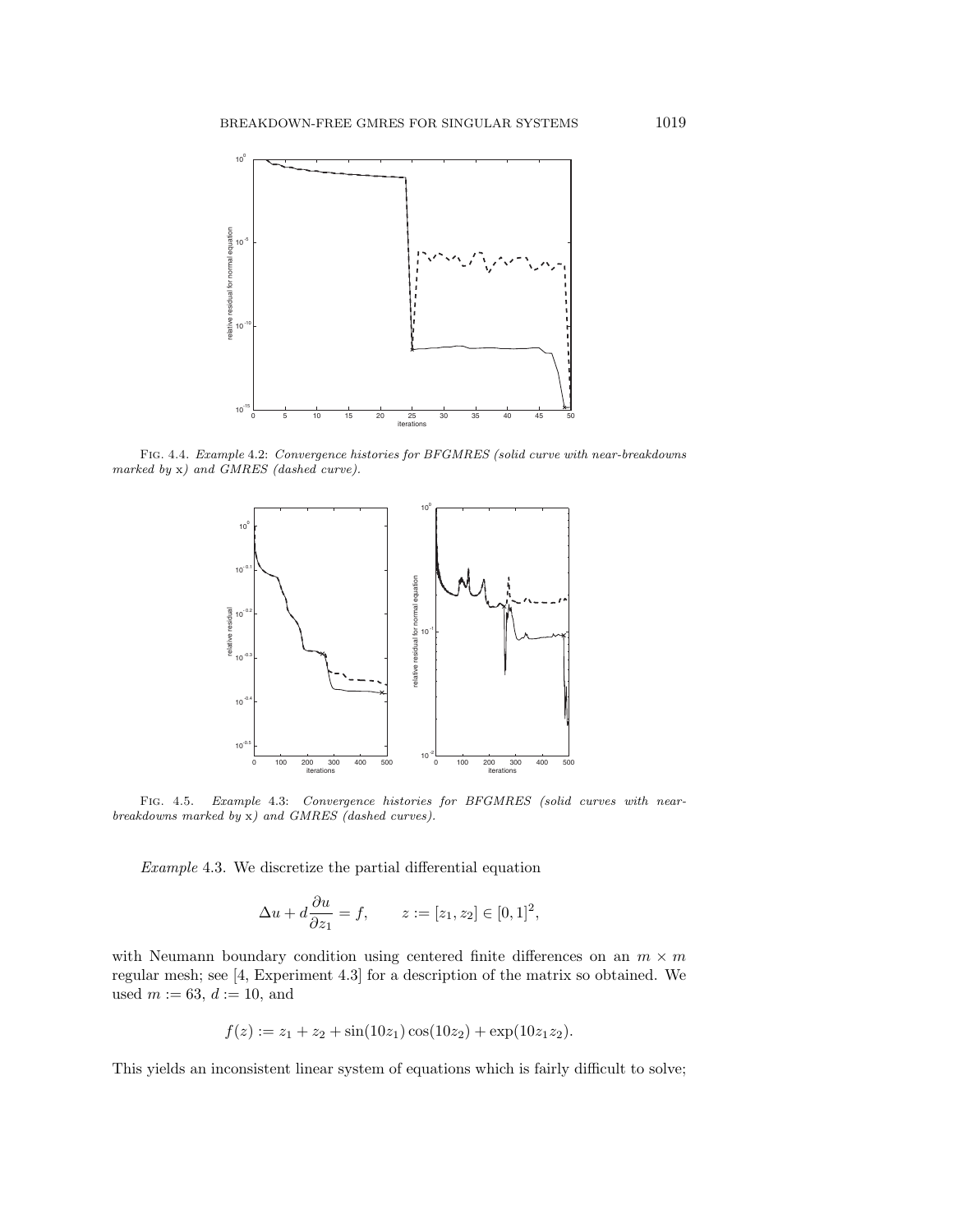

Fig. 4.6. Example 4.4: Convergence histories for BFRRGMRES (solid curves with nearbreakdowns marked by x) and RRGMRES (dashed curves).

in particular,  $\mathcal{N}(A^T) \neq \mathcal{N}(A)$ . We use the criterion (3.3) with tol := 10<sup>-8</sup> and  $\eta := 10^{-6}$ . The vector  $\hat{v}$  chosen in line 12 of Algorithm 1 at every hard near-breakdown is determined by orthogonalizing  $A^{T} r_k$  against the columns of the available matrices  $V_{k-1}$  and  $U_{p+1}$ , where  $r_k$  denotes the residual vector (4.4) associated with the present iterate.

The convergence histories for GMRES and BFGMRES are shown in Figure 4.5. The condition numbers of the matrices  $\hat{H}_k$  determined by GMRES increase steadily to about  $10^{15}$  as k increases, while the condition numbers of the analogous matrices computed by BFGMRES are bounded by about  $10<sup>9</sup>$ . The smaller condition numbers associated with BFGMRES may help this method to achieve better convergence than GMRES.

Example 4.4. Our last example is generated by the Matlab function parallax in Regularization Tools by Hansen [13]. We used parallax to determine a rank-deficient matrix  $\tilde{A} \in \mathbb{R}^{26 \times 5000}$  and an associated right-hand side vector  $b \in \mathbb{R}^{26}$ . According to the Matlab function rank, the matrix  $A$  has rank 24.

We apply RRGMRES and BFRRGMRES with full reorthogonalization to solve the underdetermined least-squares problem after row-padding of  $A$ . The graphs in the left-hand side of Figure 4.6 show the convergence histories of the norm of residual errors (4.4), and the graphs in the right-hand side of the figure display the convergence histories of the norm of residual errors of the normal equations (4.5) for BFRRGMRES (solid curves) and RRGMRES (dotted curves). The curves for BFRRGMRES vary less erratically than the curves for RRGMRES. Moreover, BFRRGMRES reduces the residual errors to a smaller value than RRGMRES.

In summary, our numerical examples demonstrate BFGMRES and BFRRGM-RES to have more desirable convergence behavior than GMRES and RRGMRES, respectively, when applied to the solution of singular systems.

**Acknowledgment.** We would like to thank Bryan Lewis for discussions and comments.